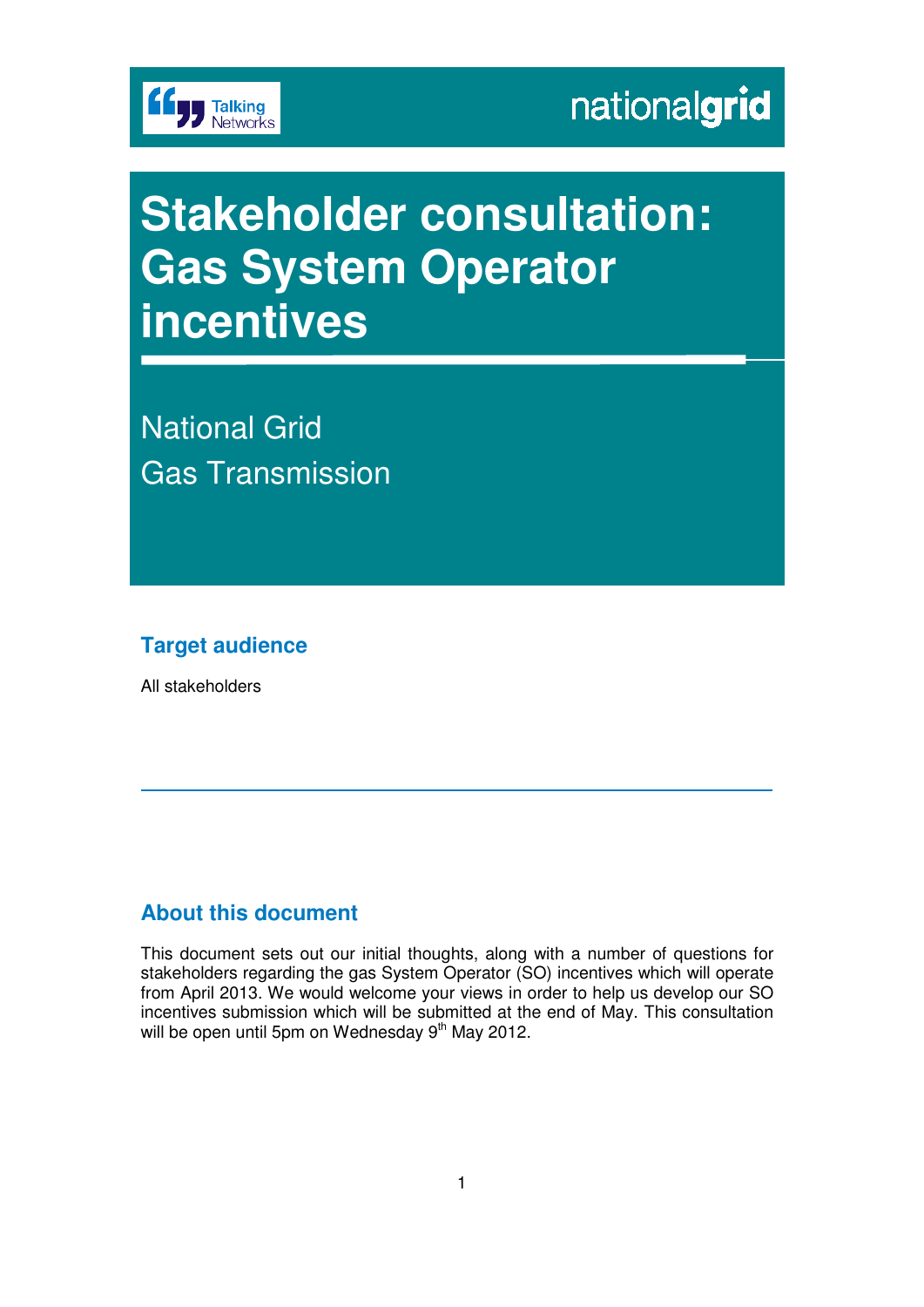## **Contents**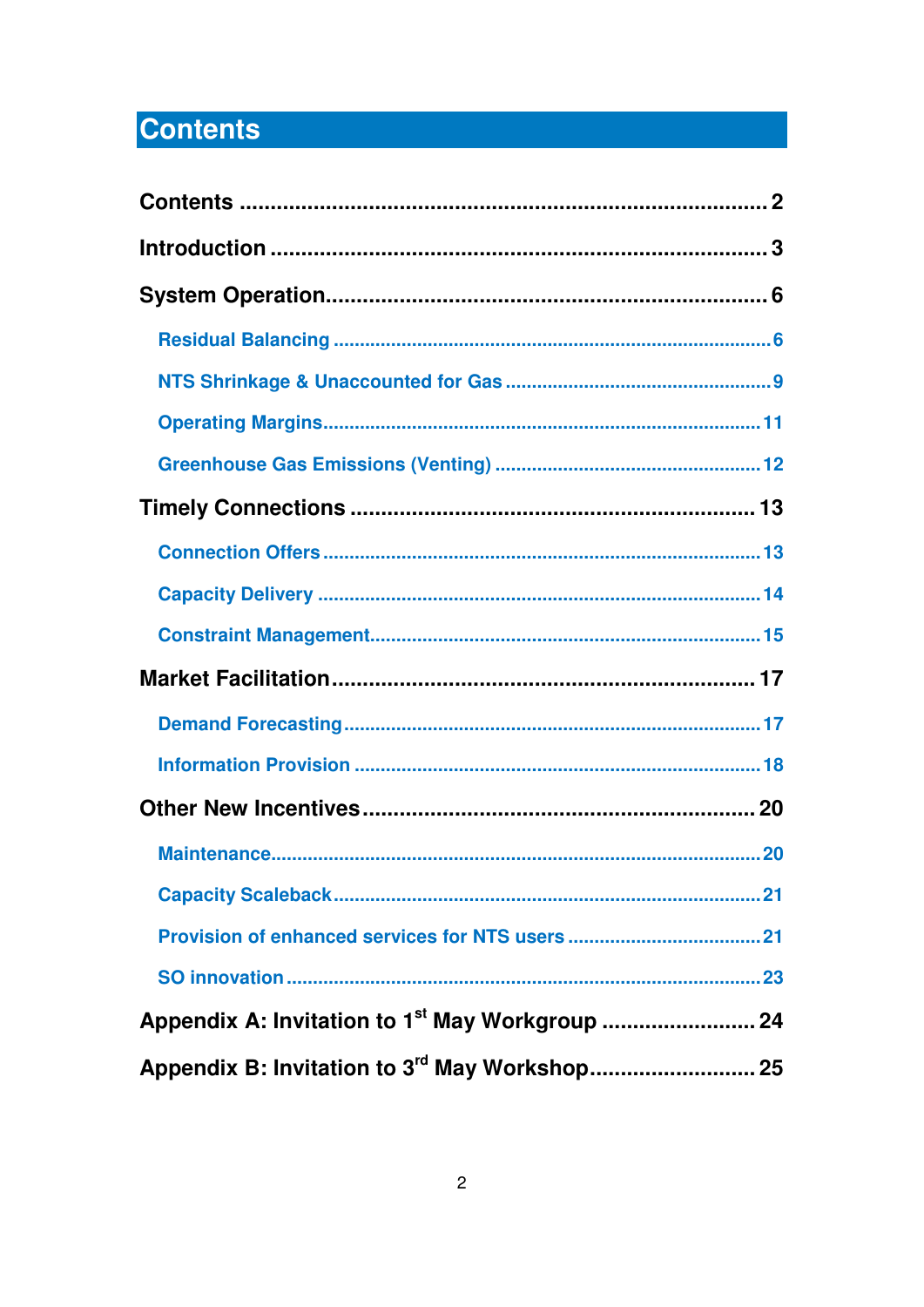### **Introduction**

National Grid Gas (NGG), in its capacity as System Operator (SO), operates the high pressure gas National Transmission System (NTS) in Great Britain. As we move from stable supply and demand patterns that were relatively straightforward to predict, to a situation where flows from day-to-day, and increasingly within-day, are changing, operating the system is becoming more challenging. Over the current price control period, we have managed the increasingly changeable locations and unpredictable behaviours of gas inputs to, and outputs from, the system, delivering good performance in this area, which ultimately provides value to the gas industry and to the end consumer. These challenges are set to increase going forwards as gas demand and supply patterns continue to evolve. Other external drivers such as European legislation are also expected to impact on how we will operate into the future.

We are currently developing our SO external incentives business plan, detailing how we will continue to deliver a service which is both valuable and provides wider benefits to the industry and end consumers through developments of existing and new incentive schemes as User requirements change. These incentives are linked to key outputs we believe are highly valued by our customers and are designed to incentivise the optimum delivery of these outputs. This submission will be closely linked with the RIIO-T1 business plan submitted to Ofgem in March 2012<sup>1</sup>, in order to ensure the greatest benefit to consumers is realised.

To ensure that any new incentives or revised schemes are appropriate, we will need to ensure that any proposals are fully developed with industry in advance of implementation.

This consultation is split into sections that align to different aspects of our SO role as shown in the diagram below. A summary of many of the current SO incentives is available from www.nationalgrid.com/uk/gas/soincentives/supportinginfo

| <b>System Operation</b>                                  | <b>Timely</b><br><b>Connections</b>    | <b>Market</b><br><b>Facilitation</b>   | <b>Potential New</b><br><b>Incentives</b>              |
|----------------------------------------------------------|----------------------------------------|----------------------------------------|--------------------------------------------------------|
| <b>Residual Balancing</b>                                | <b>Connection Offers</b>               | <b>Demand</b><br><b>Forecasting</b>    | <b>Maintenance</b>                                     |
| <b>NTS Shrinkage &amp;</b><br><b>Unaccounted for Gas</b> | <b>Capacity Delivery</b>               |                                        | <b>Capacity Scaleback</b>                              |
| <b>Operating Margins</b><br>procurement                  | <b>Constraint</b><br><b>Management</b> | <b>Information</b><br><b>Provision</b> | <b>Provision of enhanced</b><br>services for NTS users |
| <b>Greenhouse Gas</b><br><b>Emissions (Venting)</b>      |                                        |                                        | <b>SO innovation</b>                                   |

Throughout the current price control and our RIIO-T1 activities we have engaged regularly with our stakeholders regarding the development of the SO incentives. This

 $\overline{a}$ 

<sup>&</sup>lt;sup>1</sup> Please refer to our Talking Networks website for information on our TO business plan http://www.talkingnetworkstx.com/gastransmissionplan/our-business-plan.aspx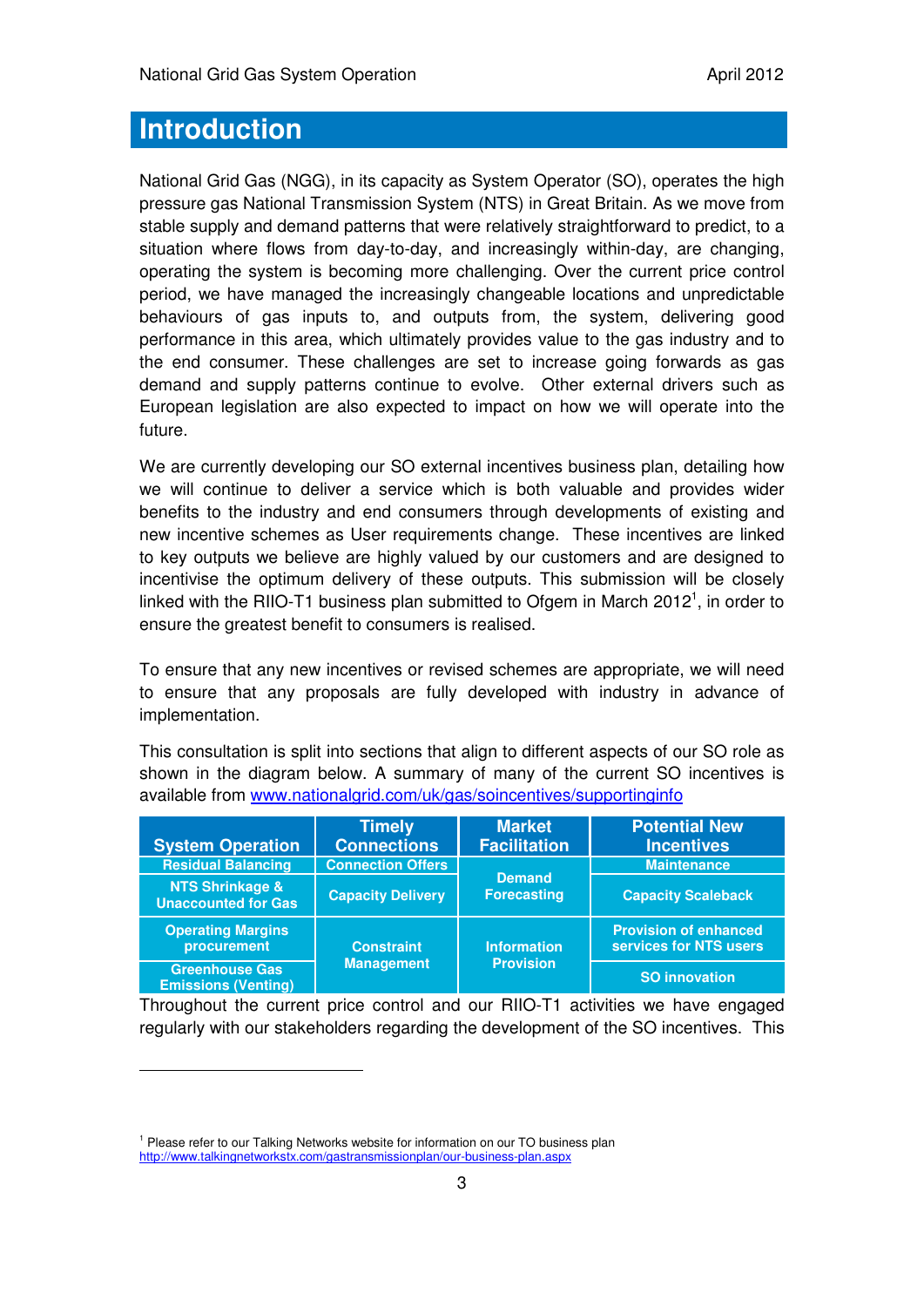has enabled us to understand your views on what you are seeking from the incentives and establish how you would like to see them develop. The purpose of this document is to seek your views on our initial thoughts and proposals for the gas SO incentives which will operate from April 2013.

In developing our SO external incentives business plan, we will seek to ensure that the proposals we put forward are consistent with a number of over-arching principles including:

Realising Benefits:

• Incentives should be linked to our ability to **deliver improvements** to key outputs that are valued by customers;

### Duration of Schemes:

- Where possible, we will seek to identify an 8 year incentive framework which promotes **alignment and co-operation between SO and TO** activities to deliver the most optimal outcome for customers in the longer-term.
- Variable scheme durations may be required where there are, for example, issues regarding the **predictability of costs and outputs** or **confidence in data and modelling**. Shorter term schemes may also be appropriate following the introduction of **new schemes** to ensure they remain fit for purpose as they develop;
- Each incentive should **operate annually** within each pre-defined incentive framework. Methodologies/models should be used to set **annual targets** over the duration of the scheme;

#### Managing Uncertainty and Change:

- We will seek to **limit windfall gains or losses** through the use of **uncertainty mechanisms** to mitigate against market factors outside our control, with such mechanisms being **reviewed periodically** within the RIIO-T1 period;
- Re-openers to deal with **game changers**, for example Electricity Market Review, Significant Code Review, and European Union driven reforms will be included in our proposals. We will seek to maintain the concept of **Income Adjusting Events** to ensure appropriate funding can be provided for significant changes to costs which were not envisaged as part of the RIIO SO settlement;

SO Exposure to Risk:

- To the extent that we bear risks on behalf of consumers that we cannot fully control, we will seek appropriate funding for this via a **risk premium** within the package of incentives;
- We will seek to ensure the SO is able to earn a fair return on its investments in order to maintain the **financial viability of the SO**; and
- We will seek to ensure the SO is **not exposed to unreasonable risk** in circumstances that it is unable to control or reasonably forecast in respect of delivery.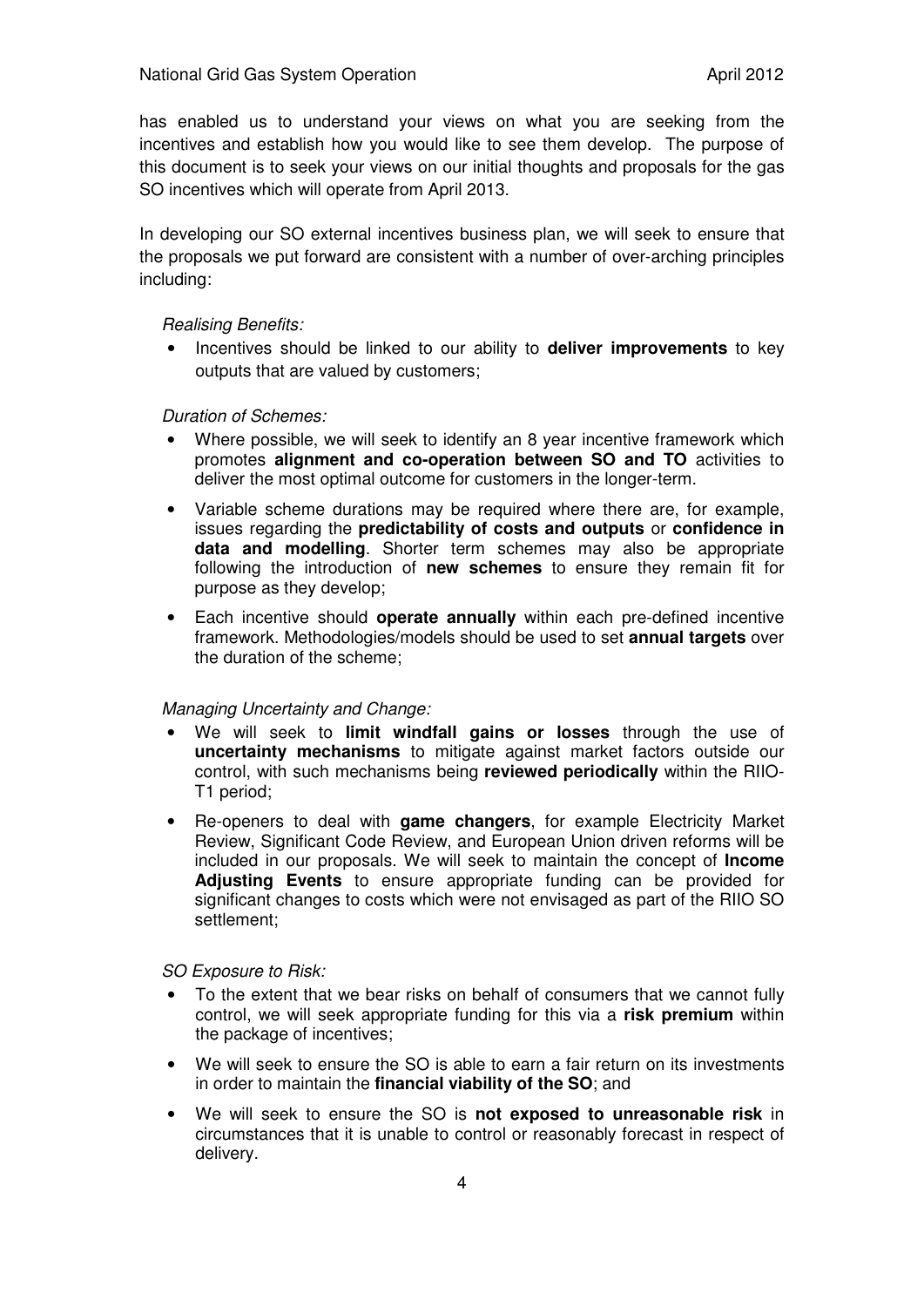Workshops are being held in early May to provide you with the opportunity to discuss these thoughts and proposals, prior to submitting your views in response to this consultation.

The workshop on 1<sup>st</sup> May is intended to cover the capacity and connections incentive proposals which we have included under 'Timely Connections' and 'Potential New Incentives' in the table above. This will take place at the forthcoming Transmission Workgroup issues meeting arranged through the Joint Office. An invite to the 1st May workshop is included in Appendix A.

The workshop on 3<sup>rd</sup> May will focus on the 'System Operation' and 'Market' Facilitation' aspects. An invite to the 3<sup>rd</sup> May workshop is included in Appendix B.

Please provide your response to this consultation by **5pm on Wednesday 9th May 2012** to soincentives@nationalgrid.com**;** a response template has been provided for you to use. When responding please provide us with your name, contact details, the organisation you represent and whether your response is confidential.

If you have any queries please email soincentives@nationalgrid.com, or call Juliana Urdal on 01926 656195 or Phil Lucas on 01926 653546.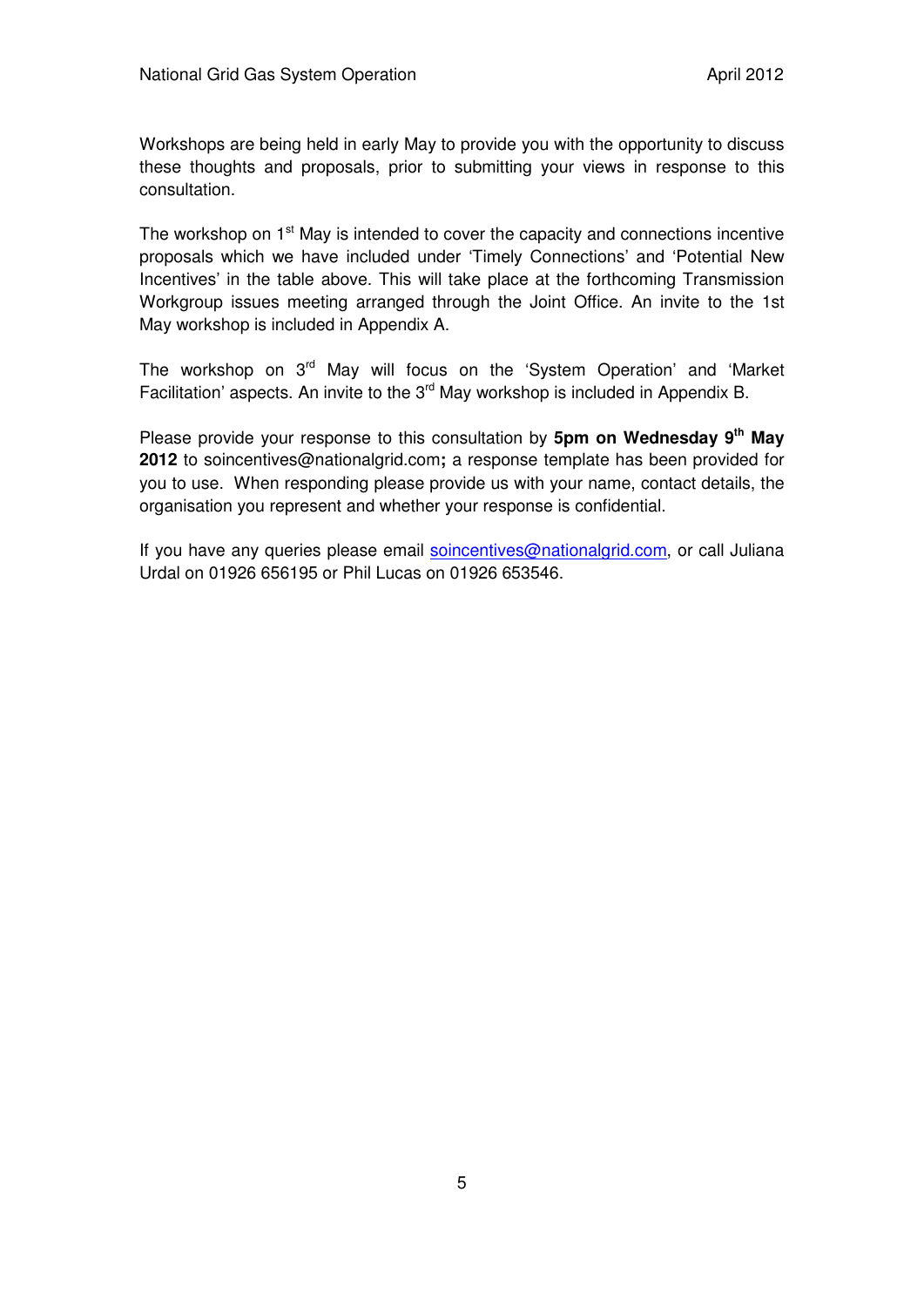### **System Operation**

### **Residual Balancing**

NGG performs the role of residual balancer for the NTS, which involves buying or selling gas to keep the NTS in balance. The purpose of the current Residual Balancing incentive is to encourage the daily balancing of supply and demand whilst taking into account the impact of our balancing actions on market prices and promoting the appropriate allocation of balancing costs. The incentive contains two elements based upon the Price Performance Measure (PPM) and the Linepack Performance Measure (LPM). Please refer to the supporting information document that is available at www.nationalgrid.com/uk/gas/soincentives/supportinginfo for more information on the current scheme.

Ofgem has suggested it may be appropriate to evolve the residual balancing incentive to ensure the SO is appropriately incentivised as gas demand becomes more volatile. Ofgem has asked us to consider whether a cost minimisation incentive would be appropriate for the RIIO-T1 period.

### **Stakeholder views**

The Residual Balancing incentive has been widely debated in the industry over a number of years. Many stakeholders have been supportive of the ongoing reviews of the PPM target. Mixed views have been expressed on whether the LPM is needed. Stakeholders' responses to Ofgem's recent consultation were mixed, with some asking for greater clarity regarding Ofgem's new proposal, others supporting a cost incentive and some stating that the current incentive is appropriate.

### **Our initial thoughts and proposals**

We do not believe that a cost minimisation incentive would drive appropriate Residual Balancing behaviour. For example, under an incentive to minimise net costs of balancing, the incentive could drive the SO to adopt different trading strategies. For example. the SO could pursue an asymmetric trading strategy to minimise net energy balancing costs; when the system is short buying through the On-the-day Commodity Market offer stack to set 'System Marginal Price Buy' prices when the opportunity arose to reduce the cost of resolving a short imbalance position; when the system is long, selling a large volume over a day when possible to maximise revenues from balancing trades. Another example strategy could be to buy at higher prices than necessary in order to create extra linepack that could be sold on a subsequent day.

Analysis of the current incentive year shows that, although the volume effect on linepack of SO trades is variable, on average there is a larger change in linepack per volume of trade following a buy than a sell. A net cost incentive could, therefore, encourage linepack 'churn' as it increases revenue opportunities through trading activities.

Considering the potential issues identified above, we therefore propose that the style of the incentive is similar to the current Residual Balancing incentive for the RIIO-T1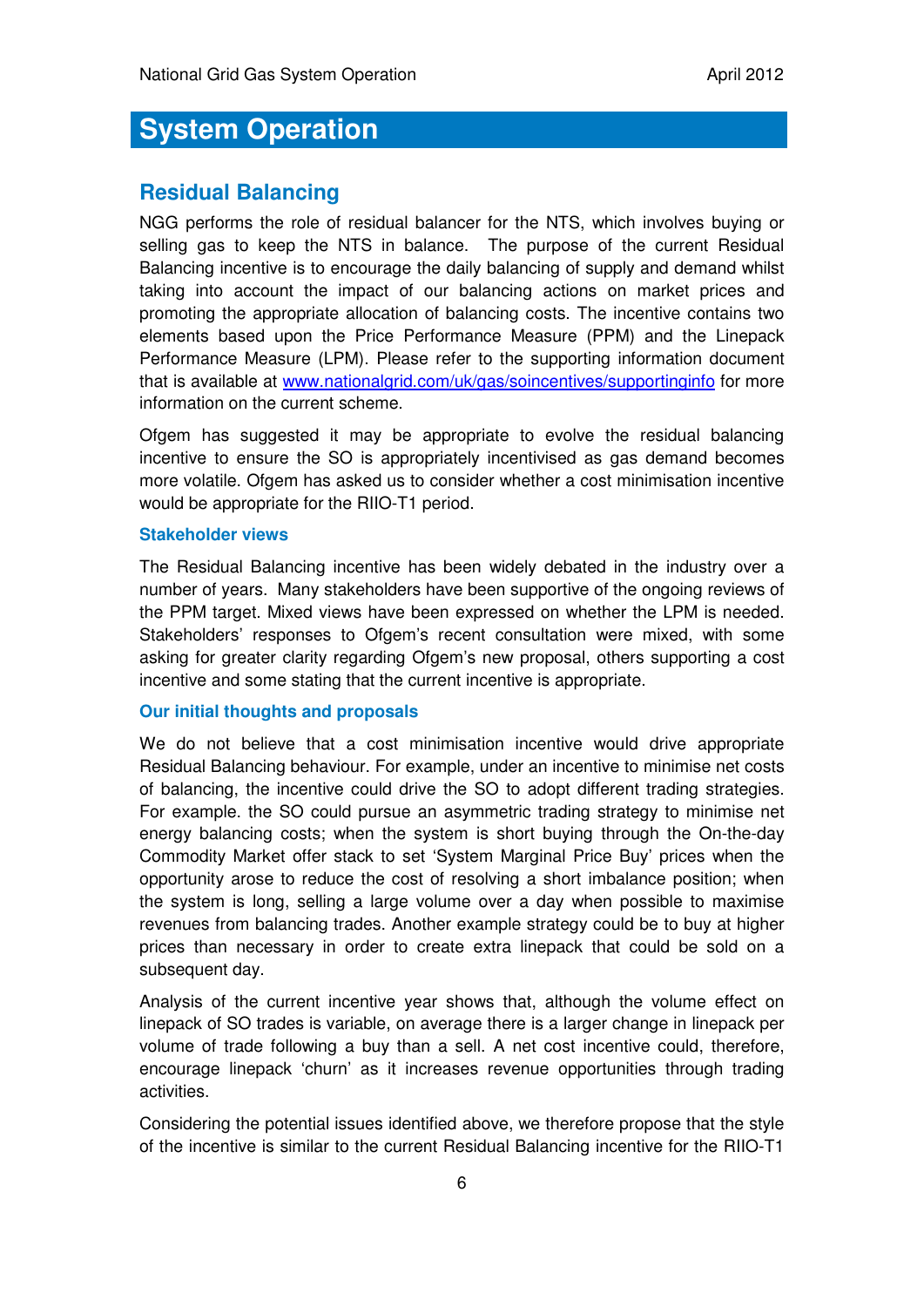$\overline{a}$ 

period with an annual cap and collar whereby a performance measure scheme, based on daily linepack change and daily price spread, represents a proxy for a market cost minimisation outcome. Such a scheme focuses on encouraging the trading behaviours of NGG to resolve any imbalance, whilst taking into account the impact of trades on the market. The elements of the scheme we propose are:

- **The daily linepack target is calculated on prevailing levels of shipper imbalance**, as the levels of linepack change are inherently linked to the level of shipper imbalance.
- **The daily price target is linked to recent market price volatility in the form of a pence per therm daily target which we propose is recalculated annually unless it is below the prevailing default cashout margin**. We believe that the current mechanism of a percentage of SAP target may not be suitable in the longer term as the balancing conditions on any given day are not directly linked to actual SAP and are more a function of market volatility.
- **In relation to the risk and reward value of the total scheme we propose a maximum daily value of about £9240**. This value would represent the maximum daily revenue that we could earn by minimising linepack changes and maintaining an appropriate impact on the market. We consider that the maximum value we add to industry for performing the Residual Balancing role is to reduce the daily level of imbalance down from the average total shipper imbalance (4.7mcm/day<sup>2</sup>) to the linepack tolerance (currently  $\pm 1.5$ mcm/day). Using the prevailing default cashout differential, a proxy for the value of linepack means a daily value of £9240<sup>3</sup>.

The above proposals maintain the structure and aims of the current residual balancing incentive, with an annual recalculation of the targets to maintain its link to market behaviours of the time. We propose that the targets and incentive value would be fixed for each incentive year following the annual recalculation.

The incentive would divide the daily value between the linepack and price components. If a greater value was allocated to the linepack component compared to the price component, this would encourage a greater emphasis on the principle of "polluter pays" through the linepack element of the incentive rather than "minimal effect on market" through the price element and vice versa.

 $2$  Our estimate for the average shipper imbalance volume is based on incentive year 2011/12 to February 2012 and assumes a 1:1 volume relationship between NGG trades and their impact on shipper imbalance.

 $3$  The calculation uses the difference between average shipper imbalance (4.7mcm/day) and the current linepack tolerance within the incentive (1.5mcm/day) multiplied by the default cashout differential (0.77p/th).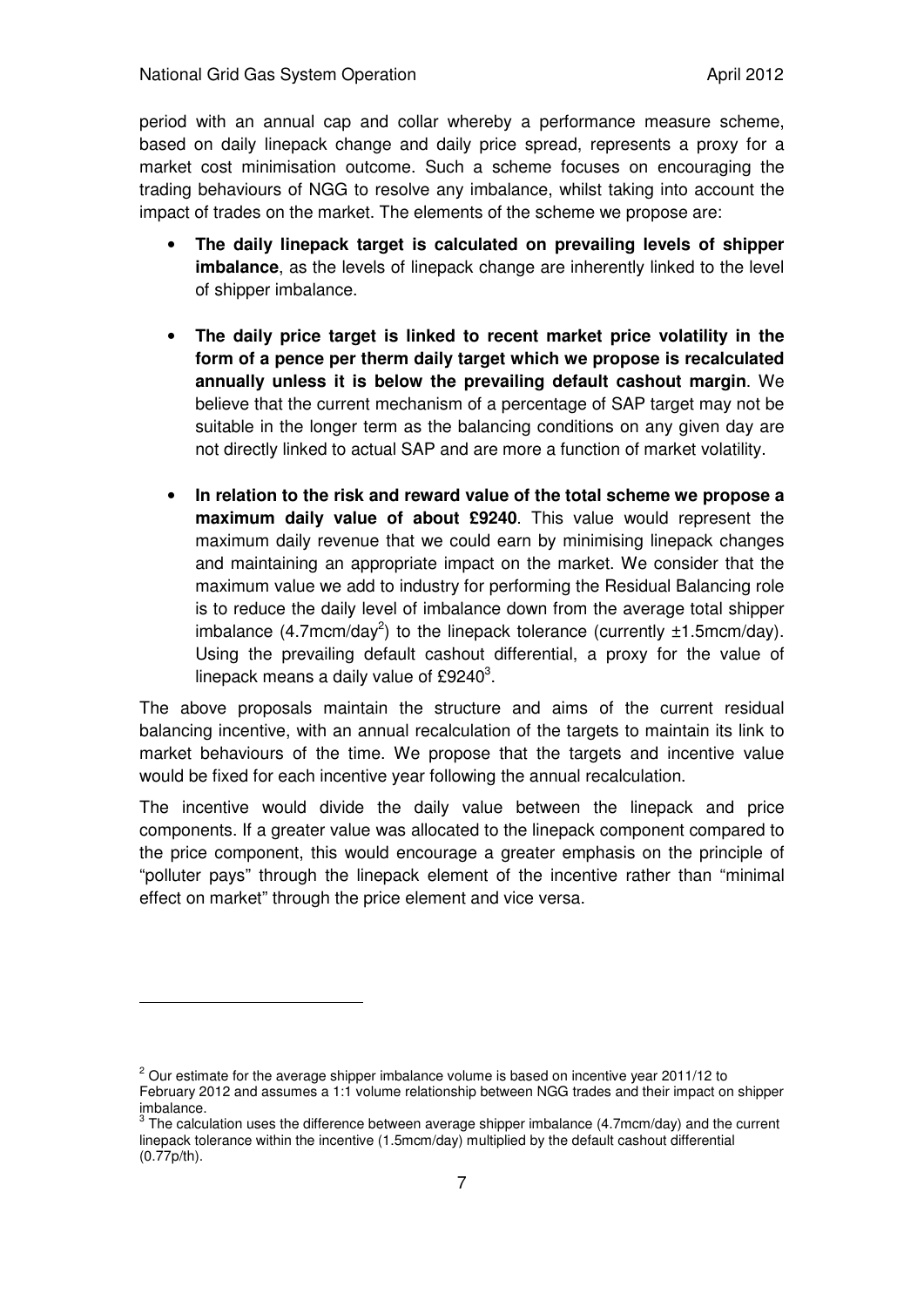### **Questions**

**Q1. Do you agree with our proposal to maintain the current Residual Balancing incentive structure of linepack and price performance measures in preference to a cost minimisation scheme?** 

**Q2. Do you support the proposed change to link price and linepack targets to market volatility and imbalance? If not, how do you consider a performance measure should be set?** 

**Q3. Does our proposal of a daily maximum value (£9240) represent a suitable potential reward for our residual balancing performance? If not, what value do you attribute to the Residual Balancing role?**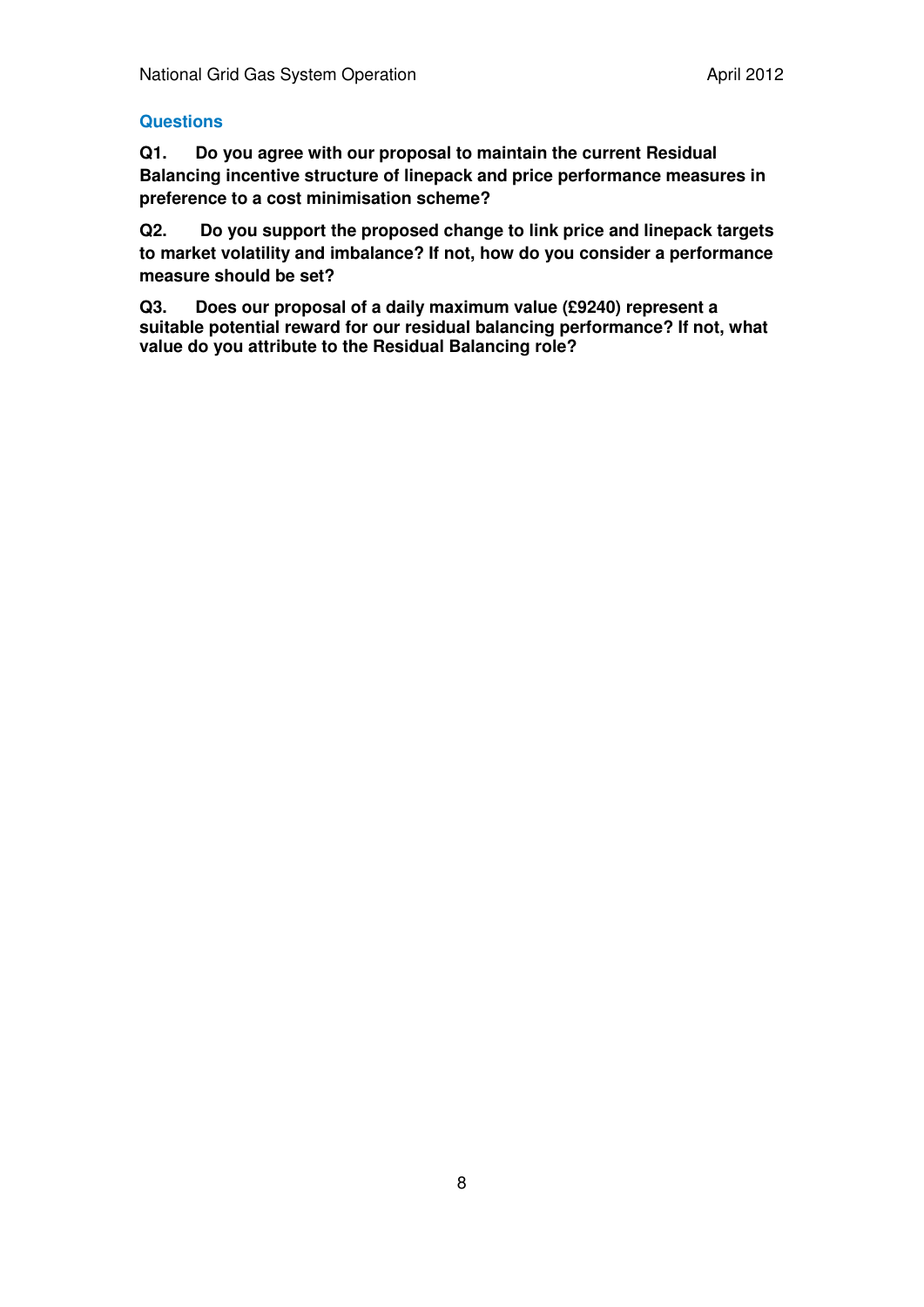### **NTS Shrinkage & Unaccounted for Gas**

NTS Shrinkage comprises:

- the gas and electrical energy which is used in operating NTS compressors (own use gas); and
- the gas that cannot be accounted for and is billed via the measurement and allocation process
	- o Calorific Value (CV) Shrinkage
	- o Unaccounted for Gas (UAG).

The current incentive aims to minimise the overall cost of shrinkage through efficient system operation (minimisation of volume) and energy procurement against benchmark prices. The UAG element of the NTS Shrinkage incentive focuses only on the efficient procurement of the net outturn volume of UAG. This is complementary to the UAG licence condition which requires the SO to undertake certain projects to investigate the causes of UAG. Please refer to the supporting information document that is available at www.nationalgrid.com/uk/gas/soincentives/supportinginfo for more information on the current NTS Shrinkage incentive scheme.

### **Stakeholder views**

Our stakeholders have recognised the net value that has been created for consumers through our good performance in recent years against shrinkage targets, with this largely related to focused management of energy procurement, and continue to support cost minimisation incentives for Shrinkage. Stakeholders highlighted that UAG has come to dominate the Shrinkage incentive in volumetric terms and raised concerns about the impact of UAG including that from recent meter errors.

### **Our initial thoughts and proposals**

We propose that the scope of the NTS Shrinkage incentive should broadly remain unchanged with UAG remaining included and the SO incentivised to minimise overall costs through a bundled cost minimisation target. We propose changes to certain elements in order to seek to address stakeholder concerns and reduce the potential for windfall gains / losses, such that the SO is rewarded / penalised for costs that are manageable and is neutral to those costs over which the SO can exert limited or no control. Our proposed changes can be summarised as:

• **Shrinkage volume target is split into two parts. Firstly a baseline volume set using the best available forecast and second part of the target would cover any outturn variations from the baseline forecast.** The fixed baseline volume would be set ahead of time at a forward reference price. The variable part would cover volume changes from the baseline set at a prompt reference price (i.e. daily SAP). When volumes change significantly from forecast, this would reduce the potential for windfall losses and gains and reflects an appropriate trading strategy.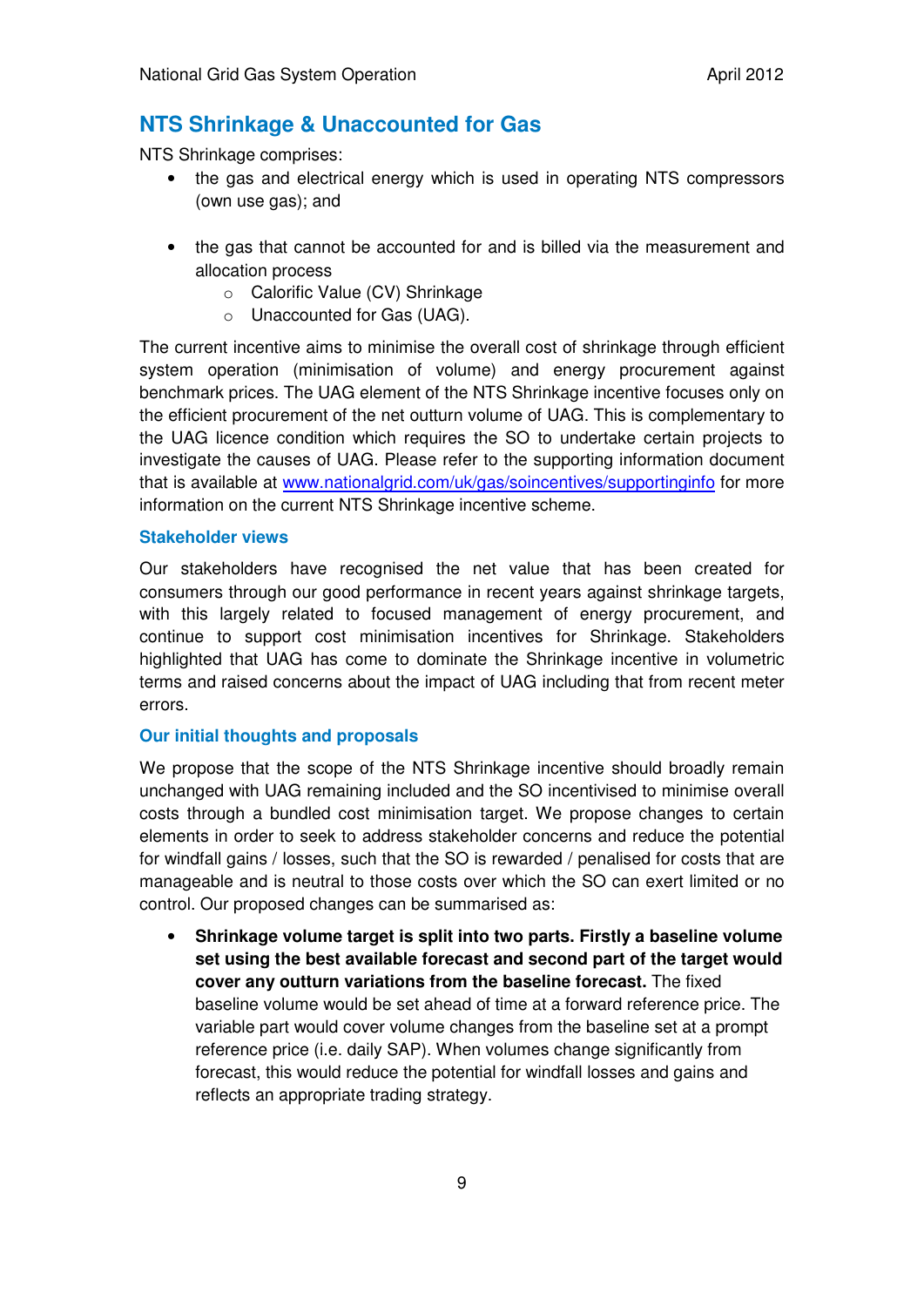- **Move the energy reference prices to quarterly reference prices based upon a 9 month rolling period to month ahead of the delivery quarter**. The reference price sets a benchmark price for energy procurement. This would align the electricity and gas price reference periods. Utilising a price reference period closer to delivery reduces the potential for windfall gains and losses, reflects where there is increased market liquidity and applies a consistent approach for each quarter.
- **Single environmental performance measure based on Traded Price of Carbon.** A range of environmental schemes are in place that change over time and can lead to inappropriate incentives where emissions prices are different for gas and electricity use. Simplification of the impact of these schemes will ensure consistent incentivisation throughout the RIIO-T1 period using the government's Traded Price of Carbon as a basis for an environmental adjustment based on National Grid's performance. We propose that performance associated with the Carbon Reduction Commitment Energy Efficiency Scheme (CRCEES) and EU Emissions Trading Scheme (EU ETS) is excluded from the incentive performance.
- **In relation to UAG we propose that the licence condition is retained which encourages projects to identify the causes of UAG.** In recent years the main contributors to the volume of UAG have been meter errors and inherent meter tolerances. Whilst National Grid has a meter assurance role the NTS connected meter assets are predominately owned by Distribution Networks, Terminal Operators and / or large industrial End Consumers. We propose to continue to investigate the causes of UAG through activities including meter validation witnessing and data investigations subject to appropriate funding arrangements.

### **Questions**

**Q4. Do you feel it is appropriate to separate the baseline procurement of shrinkage from prompt purchases for changes to forecast levels?** 

**Q5. Do you consider a rolling 9 month price reference period to month ahead of the delivery quarter sets a fair benchmark price for shrinkage energy procurement performance assessment?** 

**Q6. Do you consider the Traded Price of Carbon Adjustment alone provides an appropriate mechanism to incentivise the proper consideration of environmental impacts of compressor use?** 

**Q7. Are there suitable incentives to reduce UAG on all the appropriate industry parties?**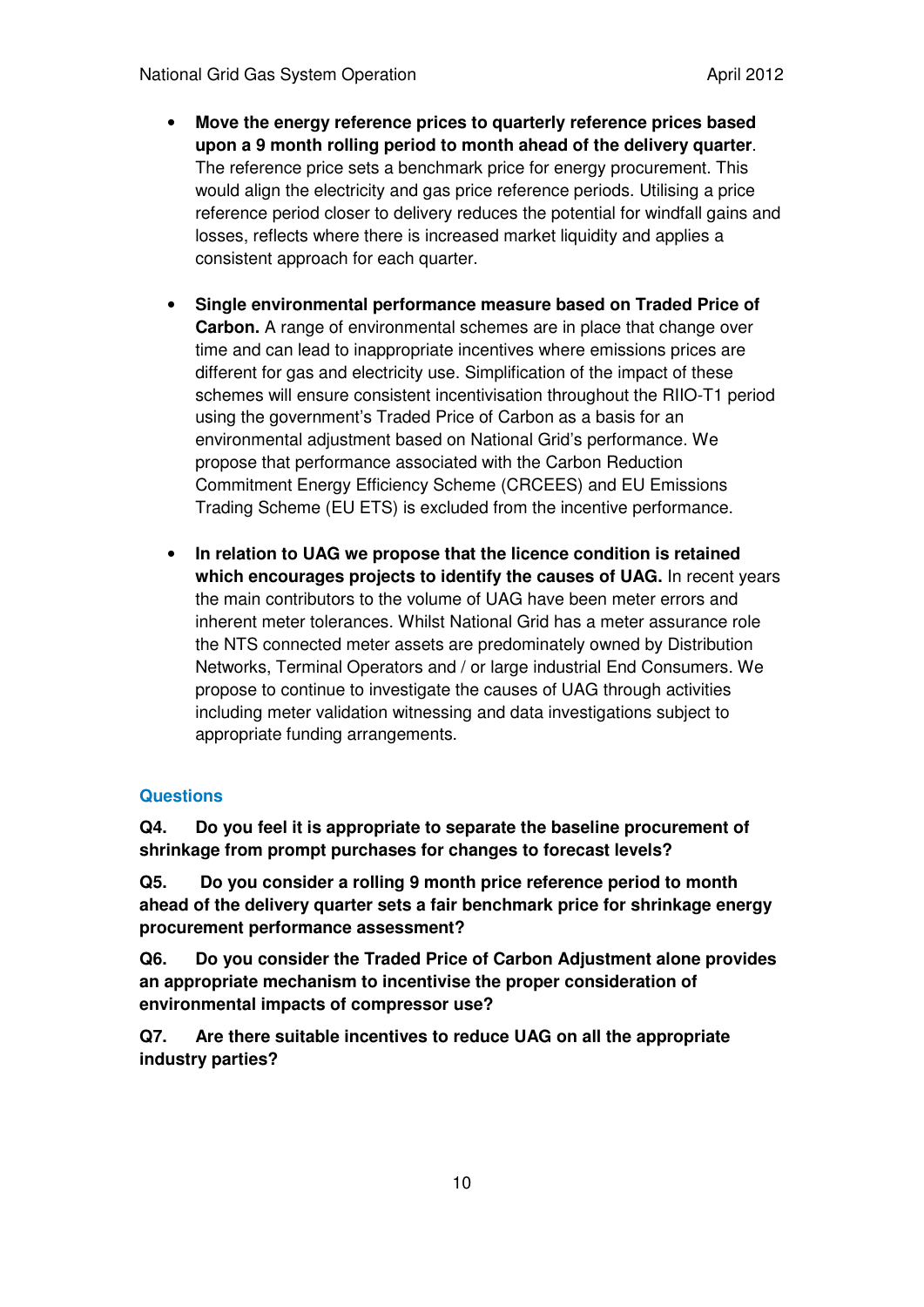### **Operating Margins**

Operating Margins (OM) gas is used to maintain NTS pressures in the immediate period following operational stresses but before market balancing measures become effective. Such stresses may result from supply failure, unanticipated demand changes or failure of an NTS pipeline or associated equipment. A quantity of OM gas is also procured to manage the orderly run-down of the System in the event of a Network Gas Supply Emergency whilst firm load shedding takes place. Operating Margins gas may be provided from gas held in storage facilities and LNG importation facilities, offtake reduction and supply increase services. Please refer to the supporting information document that is available at www.nationalgrid.com/uk/gas/soincentives/supportinginfo for more information on the current scheme.

### **Stakeholder views**

When the current OM incentive was proposed in 2010, stakeholders were supportive of an incentive provided it ensured the most economic option was taken to protect the network. We note however that stakeholders have also previously supported the pass-through of the cost of holding OM when changes to the procurement of OM services were in progress.

### **Our initial thoughts and proposals**

We are currently undertaking a review of OM, which is a key tool in the prevention and management of a Network Gas Supply Emergency, to ensure that the definitions and calculation methodology remain fit for purpose for the RIIO-T1 period.

We believe that the different categories of OM could be procured in different ways and will explore how this could be done most efficiently in consultation with the industry. The review will progress in a timely way that allows us to demonstrate to ourselves and to the HSE that any changes are aligned with our safety obligations.

Clearly, it is appropriate that OM services are efficiently procured. However it is not appropriate to have financial incentives which encourage reduction of volumes both geographically and nationally below a level that is deemed to be safe.

The review will not be concluded prior to the May 2012 SO external incentives submission and we therefore propose that there should be no financial incentive for OM in the first year of the RIIO-T1 period (i.e. cost pass-through). Arrangements, including the option of introducing a financial incentive for the remainder of the RIIO-T1 period, should be discussed further in summer 2013 when the review outcome is more certain.

### **Questions**

**Q8. Do you agree with our proposal to reconsider OM incentivisation following the OM services review?**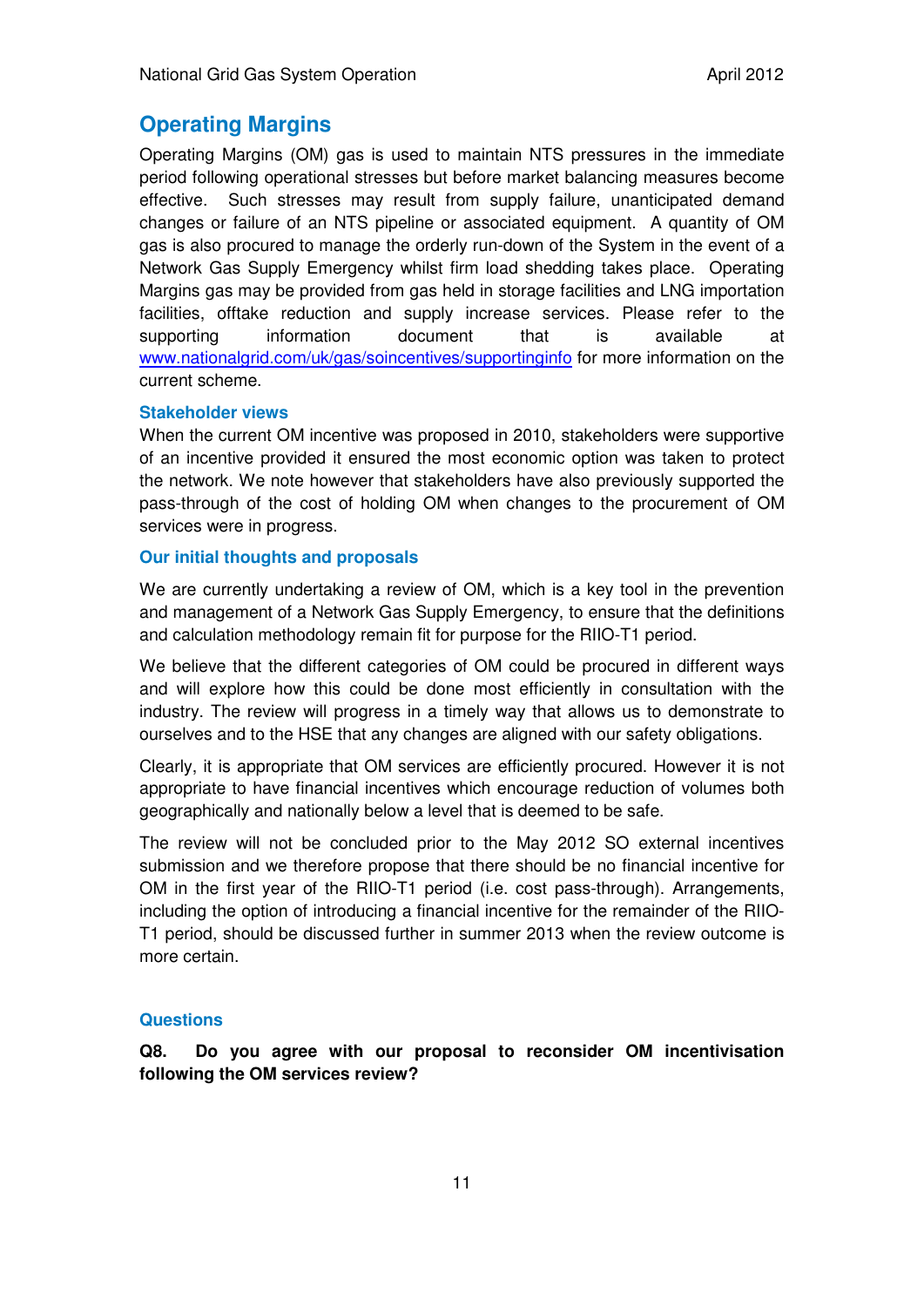### **Greenhouse Gas Emissions (Venting)**

A number of activities associated with the commissioning, operation, maintenance and decommissioning of assets on the NTS result in the release of natural gas into the atmosphere (venting). The current Greenhouse Gas Emissions Incentive encourages the consideration we give to the environment when venting natural gas during the day to day operation of NTS compressors. For more information on the current scheme, please refer to the supporting information document that is available at www.nationalgrid.com/uk/gas/soincentives/supportinginfo.

### **Stakeholder views**

When the topic of greenhouse gas emissions (venting) has been previously discussed as part of the SO incentive engagement, a number of the stakeholders have pointed to our stated public objective to reduce greenhouse gases by 80% by 2050 and therefore questioned whether an incentive is also required. In discussion regarding appropriate targets, stakeholders suggested moving towards a 5 year rolling average target as further venting data becomes available.

### **Our initial thoughts and proposals**

We believe an environmental incentive should be retained for venting sources not covered by existing schemes in legislation such as the EU Emissions Trading Scheme (EU ETS). It should ensure we take into account the cost of controllable emissions by differentiating between venting driven by obligations and those driven by operational needs.

The venting driven by obligations is linked to work undertaken to ensure the safe and compliant operation of the NTS. For venting relating to operational activities we have some degree of choice in its operating strategy for a given operational scenario. We propose that venting driven by obligations should be excluded from the incentive but that other venting where we can exert a reasonable level of control should be reflected in the incentive.

### **Questions**

**Q9. Do you support our approach for the greenhouse gas emissions incentive and what value would you place on a greenhouse gas emissions scheme?**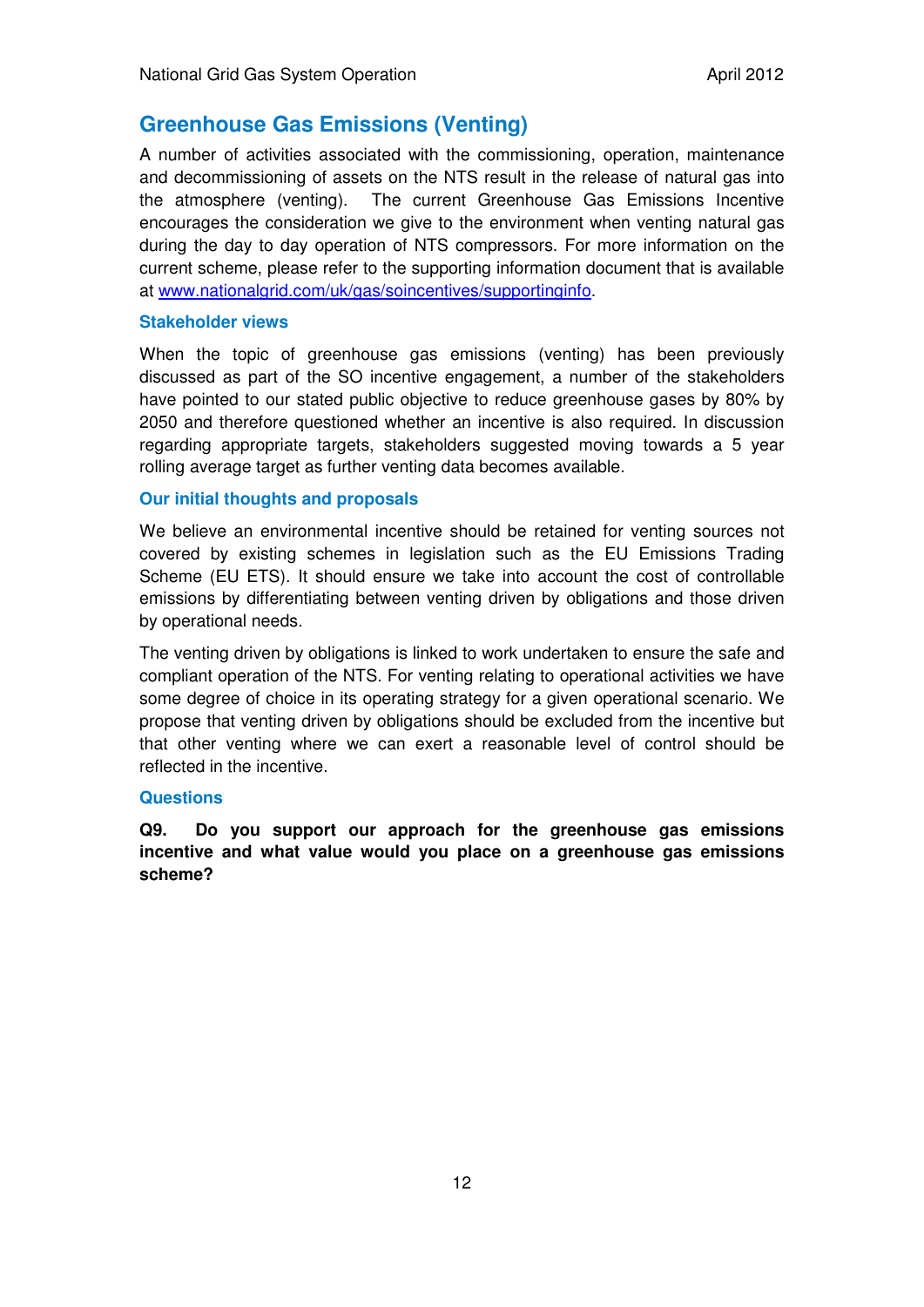### **Timely Connections**

### **Connection Offers**

We are committed to delivering connections and capacity to meet our customers' needs. We have been fully engaged in the development of UNC Modification Proposal 0373 and welcome the positive development this will provide in terms of providing a transparent and certain timeline in relation to connections to the NTS. The timelines included in Modification Proposal 0373 are a result of discussions between National Grid and stakeholders and are a reflection of our current ability to deliver connection offers. Ofgem has stated in their RIIO-T1 strategy documents that it may be appropriate to introduce an incentive relating to the delivery of connection offers.

### **Stakeholder views**

Stakeholders have told us through the RIIO-T1 Talking Networks process that they wish to see an improvement in our connections service. As a priority they want to have a transparent and timely connections offer process in place and for us to improve our level of communications and service to customers. Stakeholders also wish to see greater alignment between the gas connections and gas capacity processes. In the recent Ofgem SO consultation some stakeholders questioned whether an incentive is required, given that timescales will be placed into the UNC if Modification 0373 is implemented.

### **Our initial thoughts**

The timescales included in UNC Modification Proposal 0373 are based on our current ability to deliver connection offers. There could be innovative developments in the future that allow us to deliver certain offers in a shorter timescale and therefore we propose that we are incentivised to find innovative approaches and potentially shorten these timescales in the future. An incentive framework could be based on a calculation of total number of offers delivered early divided by total number of offers delivered and then multiplied by a financial amount. We do not believe it is necessary to include a downside incentive for the late delivery of connection offers as this would constitute a breach of our UNC obligations (if Modification Proposal 0373 is implemented) and thus a breach of our licence, attracting an appropriate penalty.

### **Questions**

**Q10. Do you agree or disagree that we should be incentivised to find new and innovative ways of delivering connection offers quicker than the timescales stated in the UNC?**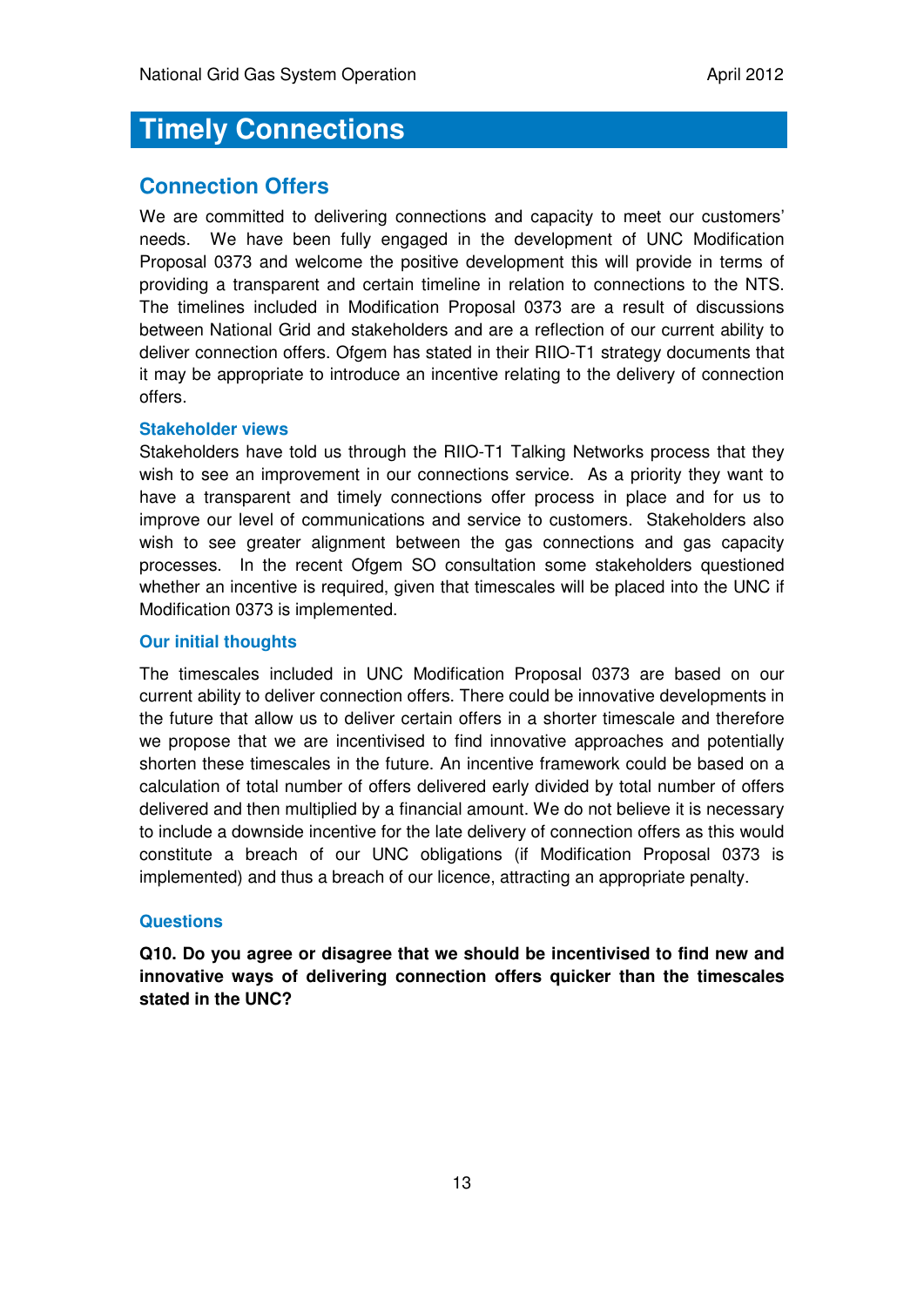### **Capacity Delivery**

In our RIIO-T1 business plan we have proposed a number of changes to the regulatory framework in order to deal with;

- Stakeholder views that the connections and capacity processes should be aligned;
- The effects of The Planning Act (2008): and
- Our requirement to receive funding aligned to the timing of capital expenditure

The Planning Act (2008) requires that a number of steps are undertaken prior to an application for a Development Consent Order being submitted. We have previously presented to industry our understanding of the timescales associated with these process steps. Stakeholders have asked whether the timelines associated with these activities can be optimised. The timeline presented represents our current understanding of the Planning Act requirements. We are proposing that we publish information relating to our performance in this area.

In our RIIO-T1 business plan, we have proposed that both parties work together throughout the process to ensure understanding of requirements and our default obligated lead times are reduced to 24 months from an October capacity allocation, where a bi-lateral contract has already been signed, with an incentive in place relating to early or late delivery of capacity.

With the major capital expenditure we are forecasting for the RIIO-T1 period, in order to finance our business we require the associated allowed revenue in time to fund the capital intensive expenditure. For the appropriate adjustment to be included within the allowed revenue for the following formula year for incremental capacity signals, it needs to be included within the annual calculation via Ofgem's iteration of its Price Control Financial Model in November. This would mean that a capacity signal would need to be provided by September and the capacity allocated in October. It may be the case that activities undertaken prior to a formal capacity application being received, such as submitting an application for a Development Consent Order, mean that a capacity signal is received after September. We have proposed in our RIIO-T1 business plan that in this situation the default obligated lead time would apply from the following October.

#### **Stakeholder views**

Stakeholders recognised that The Planning Act (2008) increases certainty in the infrastructure delivery process but also lengthens timescales. Stakeholders questioned whether any of our activities could be run concurrently in order to shorten the process. In relation to the overall process, stakeholders want it to be transparent and to progress in a timely manner and do not want to lose the flexibility provided for by current processes.

### **Our initial thoughts and proposals**

Our RIIO-T1 business plan reflects our understanding of The Planning Act (2008) requirements and we welcome the certainty that the legislation provides to the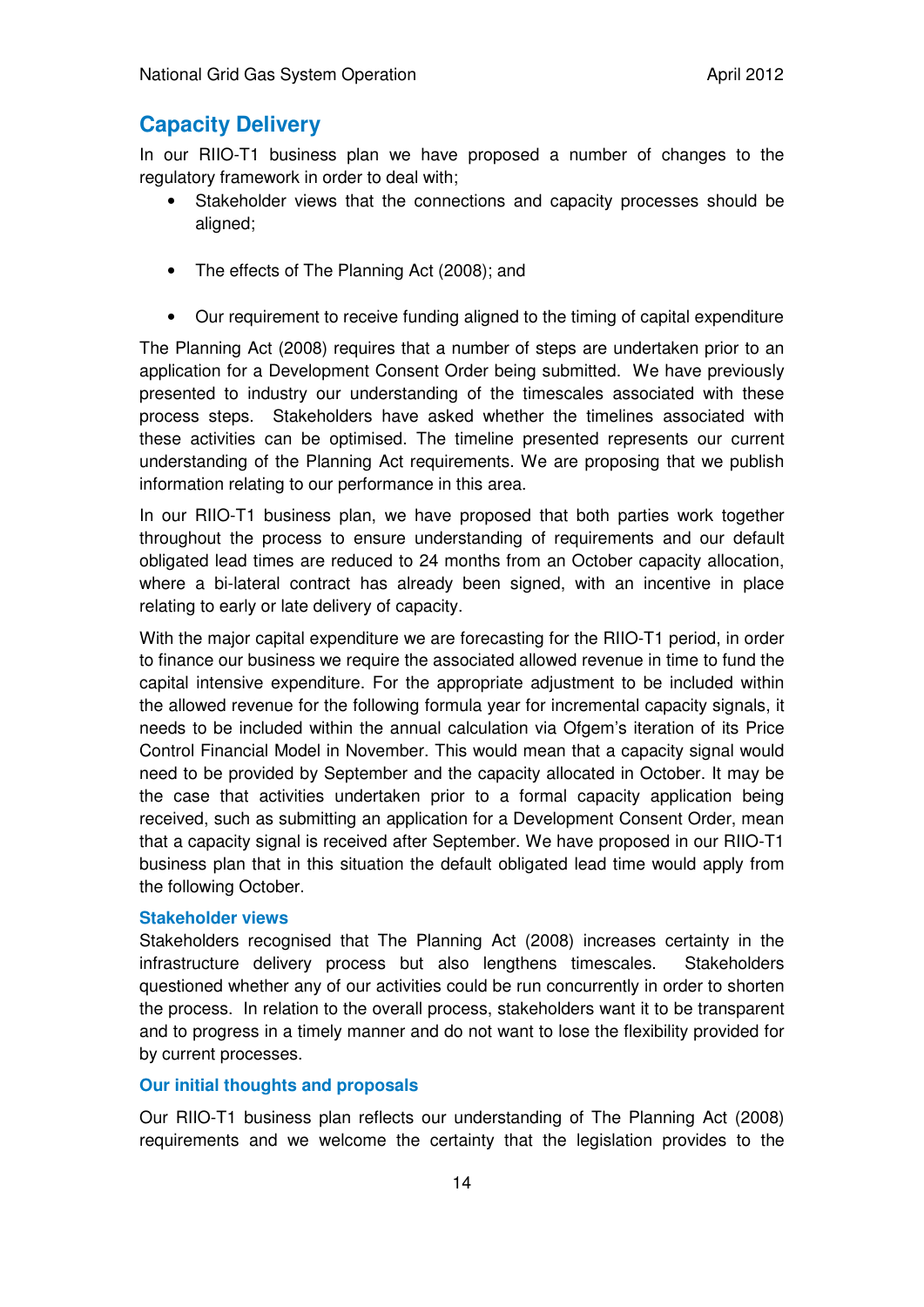process. We also recognise, however, that stakeholders wish to see the overall timeline optimised and shortened where possible. We therefore propose two incentives:

- **A licence obligation is introduced which obliges us to publish information** on the time taken to progress through the steps required to be undertaken prior to the submission of an application for a Development Consent Order under The Planning Act (2008).
- **A financial incentive is introduced to incentivise early delivery and penalise late delivery of capacity.** This would ensure flexibility for users, particularly where they have already received planning consent and so may have already started construction prior to submitting a formal capacity application, or where a capacity signal is received later than September and the user wants capacity quicker than 24 months from the following October. Due to the constraints we face in relation to financeability, a financial incentive would need to be of sufficient value to cover the costs of accelerating construction and finance the capital required until the annual run of the Price Control Financial Model allows appropriate revenue streams. We propose that the scheme is symmetrical and an equivalent penalty applies where capacity is delivered later than the user's signalled requirements.

### **Questions**

**Q11. Do you agree or disagree that a reputational incentive is appropriate to encourage National Grid to optimise the activities from signature of a bi-lateral contract to capacity application readiness, where applicable?** 

**Q12. Do you agree or disagree that a financial incentive should be introduced to provide flexibility to adjust obligated lead times where there is a user requirement?**

### **Constraint Management**

There are currently three schemes that relate to constraint management on the NTS.

- **Operational Entry Buyback Scheme**: This incentivises us to minimise any operational costs associated with NTS Entry Capacity constraint management actions.
- **Incremental Entry Buyback Scheme:** This incentivises the timely delivery of new NTS Entry Capacity obligations. This incentive recognises that investment lead times should be achieved but that where they are not, any constraint management costs associated with the late delivery of the increased obligation should not be included in the operational buyback incentive.
- **Incremental Exit Buyback Scheme:** This incentivises the timely delivery of new NTS Exit Capacity obligations. This incentive recognises that investment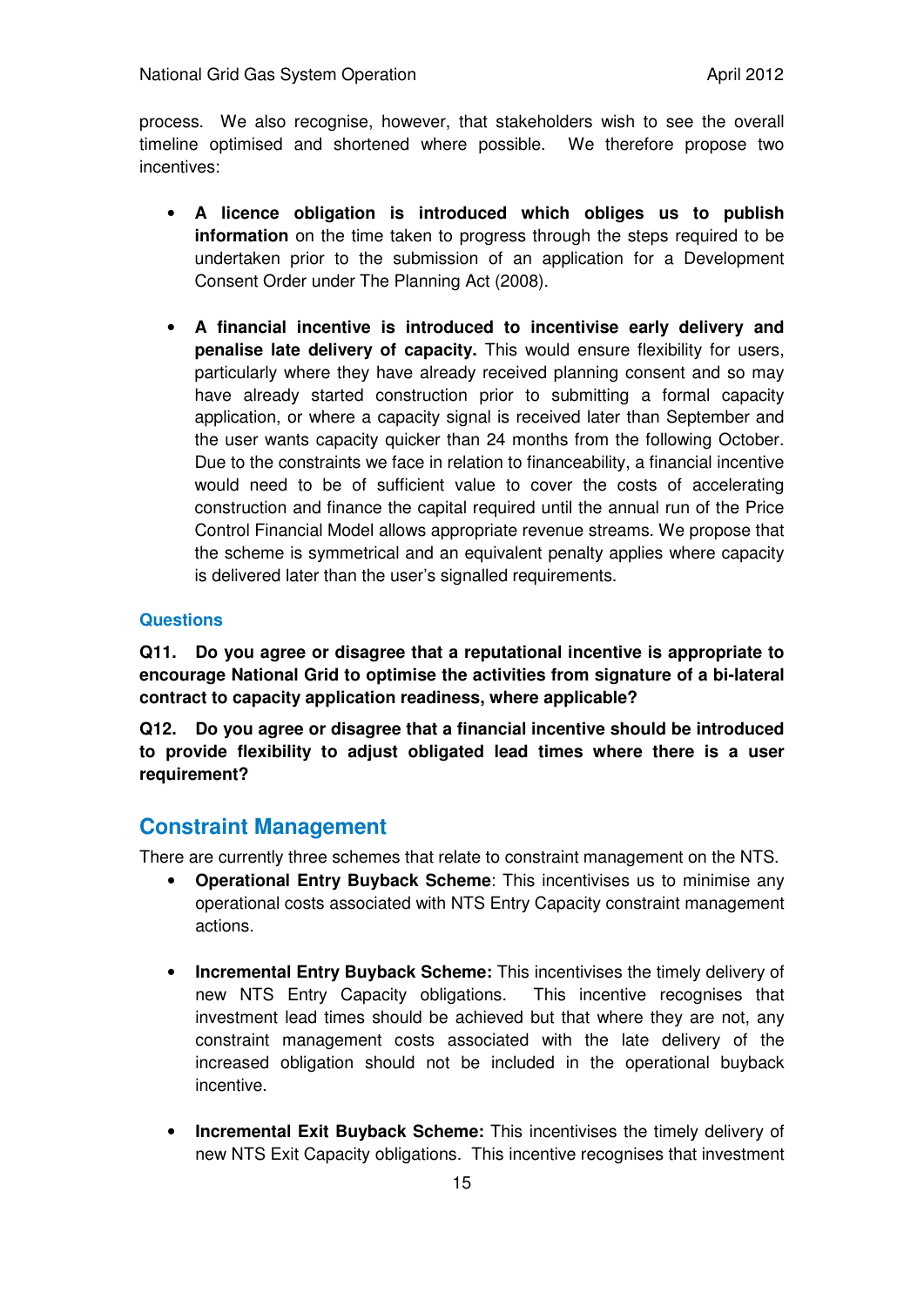lead times should be achieved but that where they are not, the constraint management costs of late delivery are separately identified.

The above schemes have parameters that reflect the balance of risk and encourage efficient behaviour. We are currently 100% exposed to costs in relation to operational exit buybacks<sup>4</sup>.

### **Stakeholder views**

During our RIIO-T1 discussions with stakeholders there was general agreement that we are best placed to determine the appropriate trade offs between commercial solutions and investment to meet capacity needs. All agreed they wish to have the same level of system reliability as today.

### **Our initial thoughts and proposals**

We propose that entry and exit capacity constraint management actions are incentivised through a single incentive scheme based on the form of the current entry operational buyback scheme as set out in our RIIO-T1 Business Plan<sup>5</sup>.

The inherent capacity risk in the NTS will be used to set a baseline level of buybacks throughout the period to generate a target cost against which our performance is assessed.

This target cost will then be adjusted as the inherent level of risk is altered by factors such as system outages associated with work to comply with the Industrial Emissions Directive, the release of incremental capacity and new products and services being offered on the NTS. The triggering of any TO uncertainty mechanisms, as proposed in our RIIO-T1 business plan, or interactions with SO incentive schemes would also be considered and an appropriate adjustment made to the cost target for the change in risk profile.

Our analysis is based on a 50:50 split between buyback actions and locational actions. The costs assumed in the RIIO-T1 business plan have been based on analysis of previous actions, such that we have assumed 1p/kWh for buyback actions and 0.7p/kWh for a locational sell and 1.6p/kWh for a locational buy.

### **Questions**

 $\overline{a}$ 

**Q13. Do you support the principle that SO incentive targets will need to change to reflect the application of the TO uncertainty mechanisms?**

**Q14. Do you have a view about what the relevant constraint management action price assumed within our modelling?**

<sup>&</sup>lt;sup>4</sup> Following the implementation of UNC mod 195AV, the licence was amended to allow certain types of exit costs to be passed through to charges – for details see Ofgem's informal consultation on 10

February 2009.<br><sup>5</sup> <u>http://www.nationalgrid.com/NR/rdonlyres/99622FDF-8B76-4388-BAA1-</u>

<sup>4</sup>AD17B8B50D5/52239/2012\_NGG\_managing\_risk\_and\_uncertainty\_redactedsecure.pdf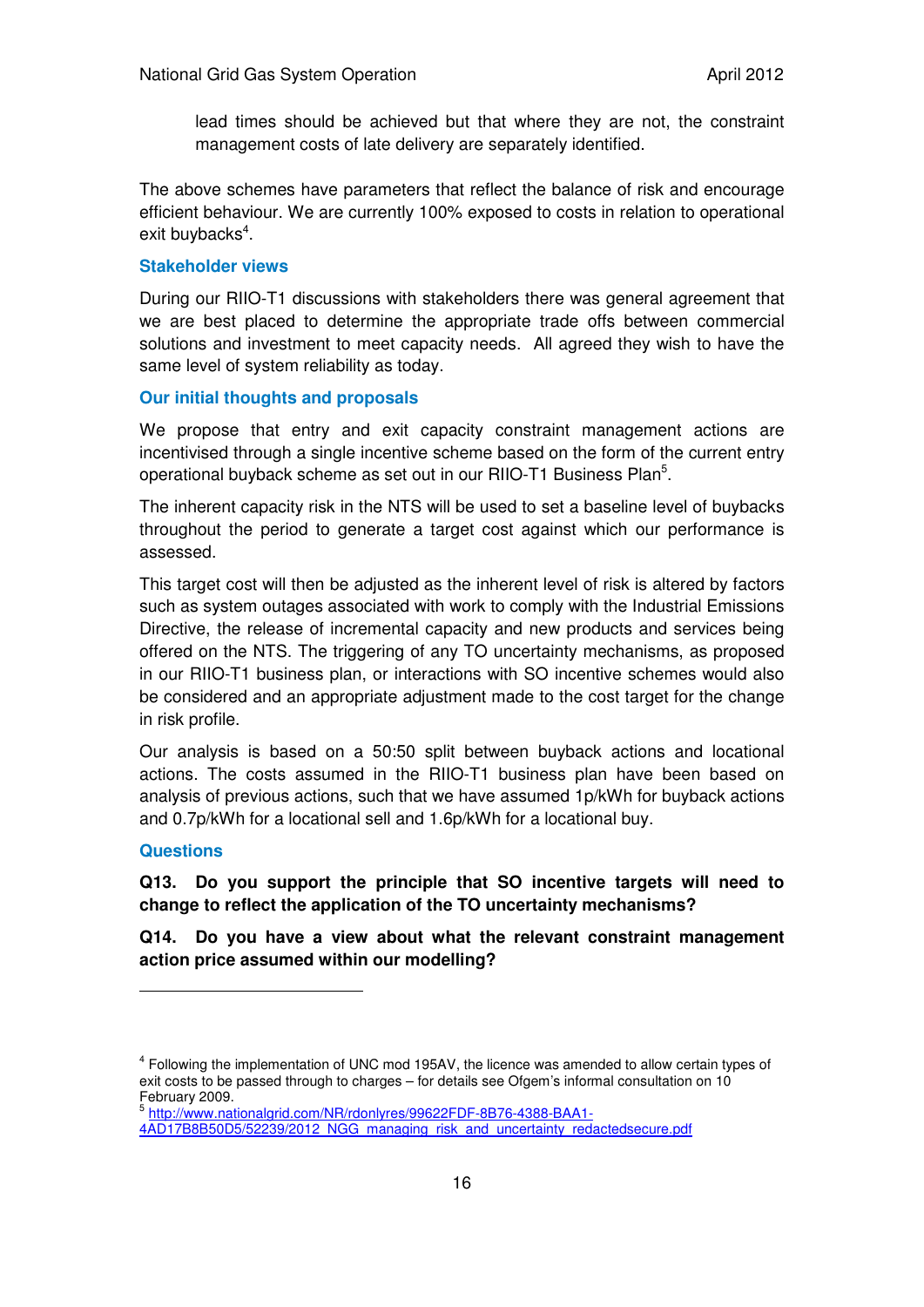### **Market Facilitation**

### **Demand Forecasting**

We publish national gas demand forecasts over a range of timescales. The accuracy of the gas day demand forecast published day-ahead at 13:00 is currently incentivised. Please refer to the supporting information document that is available at www.nationalgrid.com/uk/gas/soincentives/supportinginfo for more information on the current scheme.

### **Stakeholder views**

Whilst many stakeholders have reiterated that the accuracy of the day-ahead (D-1) 13:00 demand forecast is most important to them, some stakeholders have suggested that earlier demand forecasts should be considered for incentivisation and may be of more value if their accuracy was improved. The accuracy of the Non Daily Metered (NDM) demand forecast has been mentioned as an area where improvements could be sought.

### **Our initial thoughts and proposals**

We believe we may be able to deliver more value to stakeholders if the incentive was expanded to include more of our published demand forecasts, and would appreciate views on which forecasts are most valued. We consider that the current method of measuring forecasting performance, as a percentage of demand, is susceptible to the windfall impacts of unseasonably high or low demand, and therefore propose to measure performance in RIIO-T1 by the absolute (mcm) daily error, potentially having different targets for different times of year.

We expect that a number of factors (such as a continued increase in the number of fast cycle storage sites, and CCGTs acting as the balancer for variations in wind generation) will make demand forecasting more challenging in the future, and therefore propose that an uncertainty mechanism is applied to adjust the incentive target to reflect actual demand volatility.

NDM forecasts are currently produced in accordance with processes set out in the UNC that utilise aggregate information provided by Users rather than forecast by National Grid using a range of techniques and information available.

### **Questions**

**Q15. What aspects of demand forecasting do you use in your decision making and value the most (e.g. forecast times, components of demand etc) and how do you expect your requirements to change over the RIIO-T1 period?** 

**Q16. Do you agree or disagree that the absolute forecast error is a more appropriate way to measure forecasting performance than the error as a percentage of demand?** 

**Q17. Do you agree or disagree that the incentive target should reflect the level of demand volatility in the market?**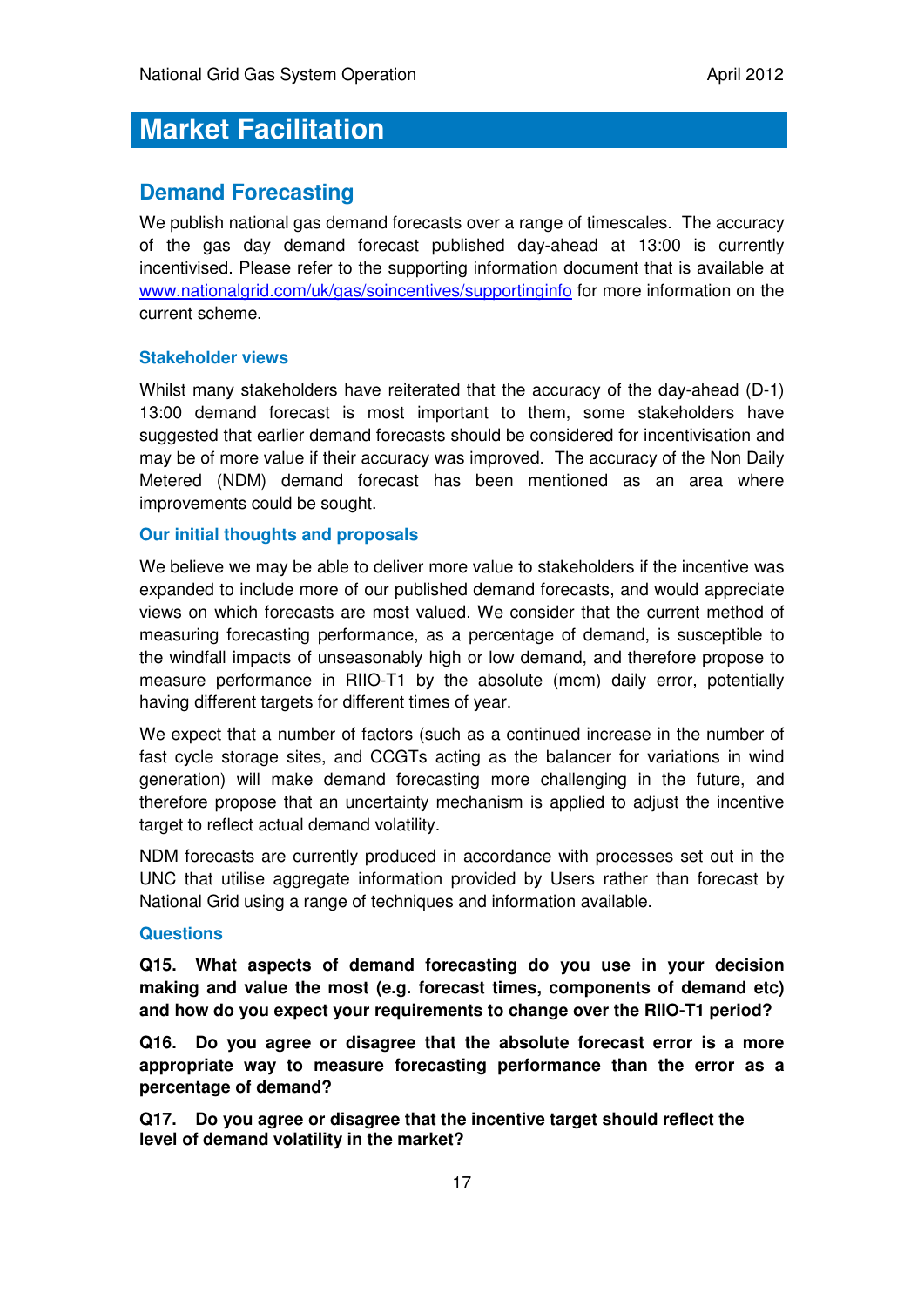### **Information Provision**

We provide operational information to the market both in the form of data available through our website to inform the market (e.g. current flows onto the NTS) and information on the overall market and how it may develop into the future through industry consultation processes that lead to production of the Ten Year Statement (TYS). We are currently incentivised to publish specific operational information on the National Grid website. Please refer to the supporting information document that is available at www.nationalgrid.com/uk/gas/soincentives/supportinginfo for more information on the current scheme.

#### **Stakeholder views**

Stakeholders wish to have quick and easy access to reliable data which is of value to them. A number have commented that our data provision has improved over recent years. Many stakeholders felt information provision should be a routine requirement rather than an action to be incentivised.

### **Our initial thoughts and proposals**

The existing financial incentive has worked effectively to improve performance in this area over the last 6 years to a level where feedback suggests that customers are broadly happy with the level of service that they are currently receiving. We therefore believe that it would be appropriate to remove the financial incentive with respect to the availability and timeliness of the critical market data that we publish on our website, and for this to be replaced with a licence condition to periodically report on our website performance as a reputational incentive. This will allow market participants to monitor and review our performance in this area to ensure no deterioration from the high levels of performance that are currently being achieved.

We do, however, recognise that this is an important issue for customers, particularly at a time of significant change to data provision requirements driven by both EU legislation and the evolving operational challenges on the NTS. At the same time we have also seen a significant increase in utilisation of market data over the period of the existing incentive, with the numbers of data requests from customers growing by at least 10 fold over the period (more than 1 billion hits per annum).

We are therefore proposing to engage with the industry later this year to review requirements for website data provision to better understand any changing requirements from customers related to, for example, system performance, data requirements, website design, data provision processes (use of new media, APIs etc), and interaction with other platforms (e.g. the EU transparency platform).

Based on feedback from this engagement process we would then expect to propose a strategy to the industry in this area which reflects their requirements, and if necessary seek appropriate funding to develop our processes and systems to achieve their requirements. It may also be appropriate at this time to review the need for an incentive in this area.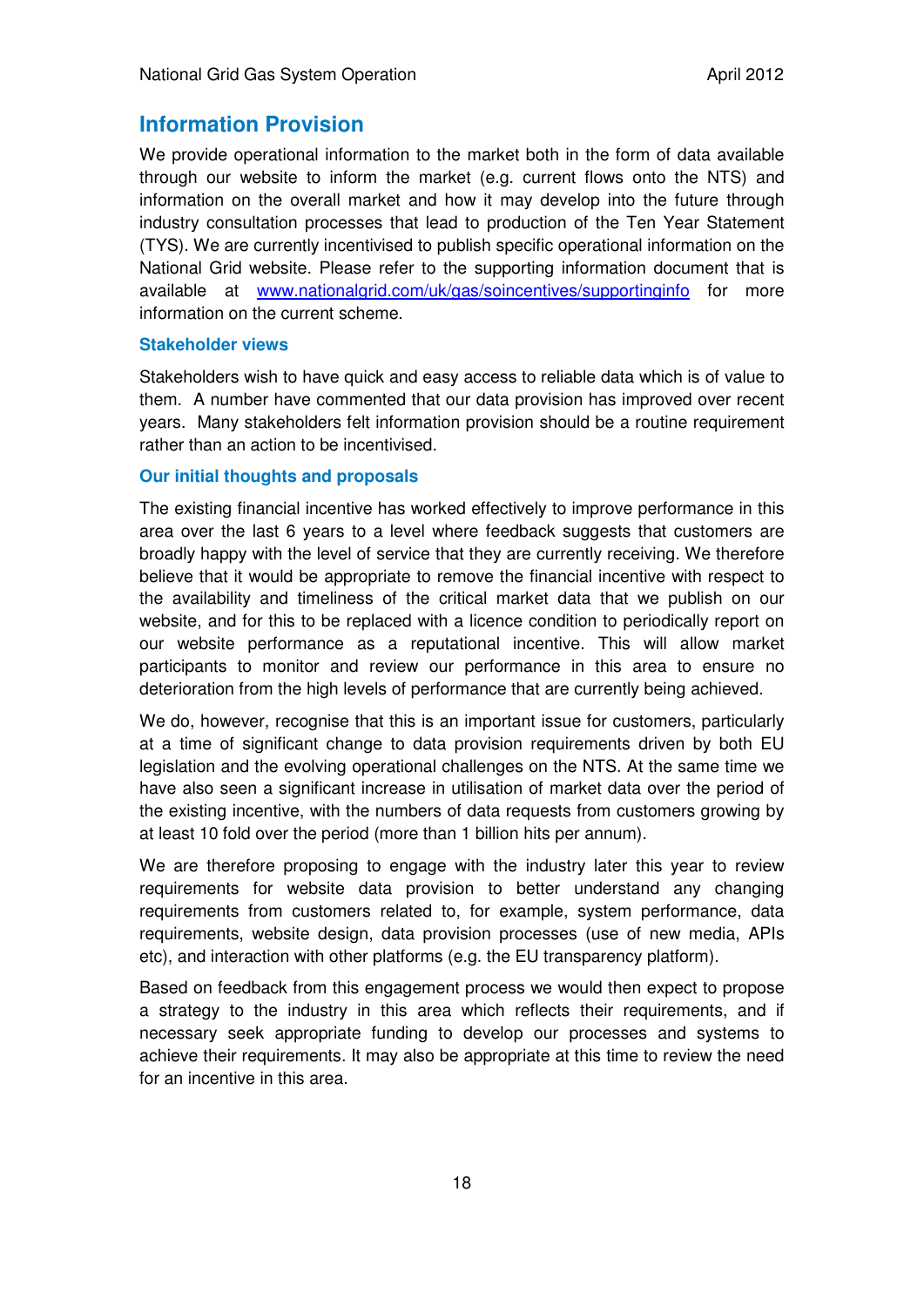### **Questions**

**Q18. Do you agree that it is appropriate to replace the current financial incentive scheme with a reputational incentive?** 

**Q19. Are there areas where we could provide more information that would contribute to the efficient operation of the market, bring benefits to stakeholders' businesses and the value they provide to their customers?** 

**Q20. Do you agree with our current approach to review information provision requirements with industry before seeking appropriate funding if necessary?**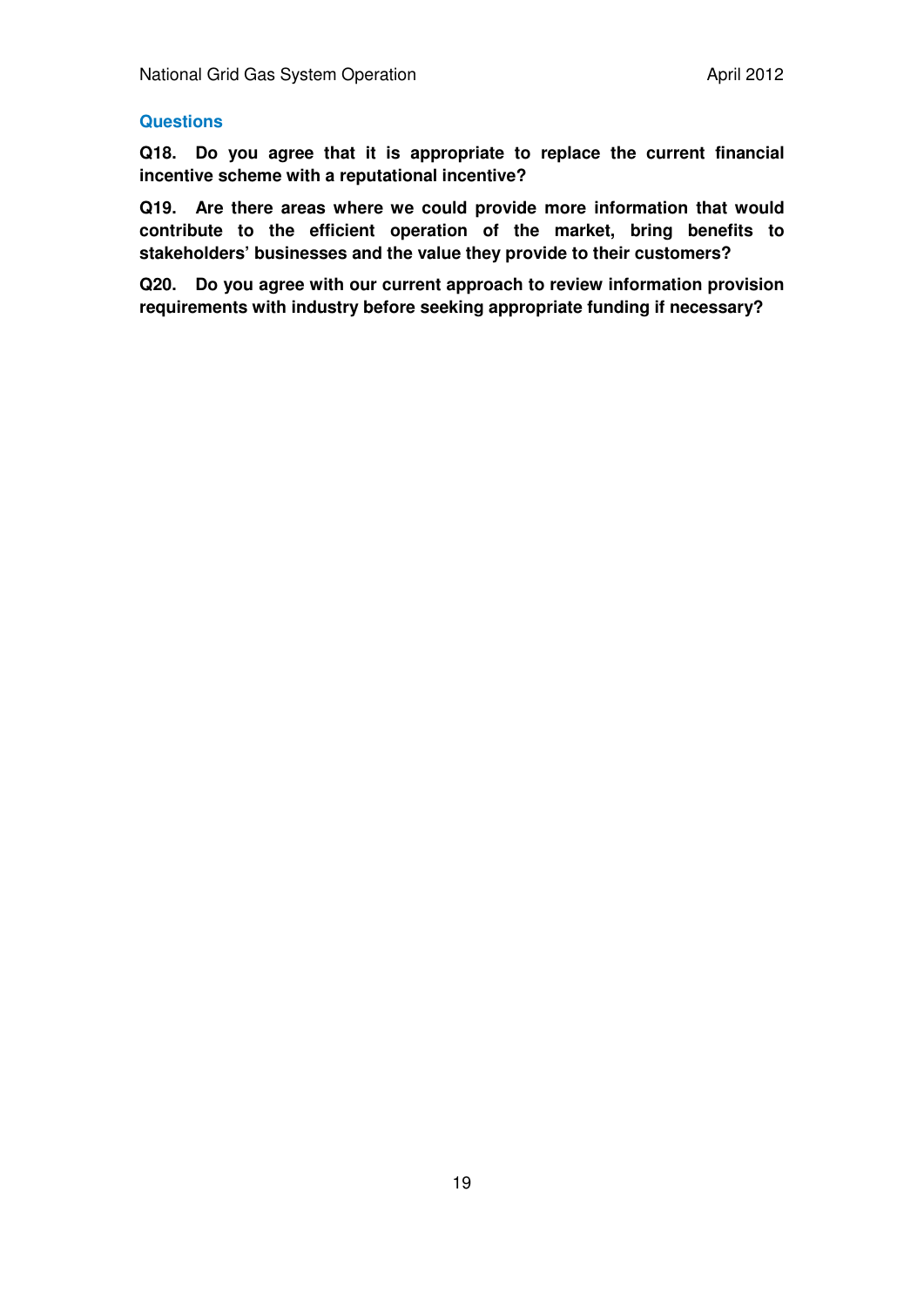### **Other New Incentives**

In developing our SO External incentive submission, we will also highlight some additional areas that we believe may be suitable for incentivisation. The areas identified below set out some of our initial thoughts of additional System Operator activities which we believe it may be appropriate to incentivise during the RIIO-T1 period.

### **Maintenance**

Maintenance is an essential undertaking in National Grid's role to keep the network safe, fit for purpose and operating in an efficient and economic manner, in line with our various obligations.

Maintenance in relation to both entry and exit is primarily driven by statutory requirements. Historically at entry there were generally multiple parties at any one Aggregate System Entry Point and therefore competition. Exit sites on the other hand tended to be single shipper sites with no competition. Historically, therefore, maintenance has been dealt with differently within the two regimes with the existence of maintenance days on exit being a reflection of the lack of competition reducing the likelihood of competitive buyback prices being put forward. The situation on entry is now changing, however, with the reliance on a number of key entry points and reduction in number of shippers at those sites.

We publish information about our maintenance programmes twice a year and provide details of the work to be undertaken in the forthcoming months. Where relevant, we also provide information on the effect that this maintenance will have on entry and exit capacity capability. Whilst we work closely with our customers to ensure (with reasonable endeavours) that our maintenance programme has a minimum impact on entry and exit obligations and that we coordinate with users when arranging outages, the absence under the current arrangements of "maintenance days" at entry mean there is a risk that significant levels of cost could be incurred if gas flows at entry and exit are not as expected.

### **Stakeholder views**

Stakeholders have told us that they value the flexibility in the NTS maintenance schedule. However, some have said they would welcome an incentive which improves the communication and clarity around scheduled maintenance and encourages National Grid to co-ordinate its maintenance programmes with customers.

### **Our initial thoughts**

We have proposed in our RIIO-T1 business plan that the concept of "maintenance" days" should be extended to cover both entry and exit. This would provide a better reflection of the ability we have to control these outages and could be linked to an incentive (on both ourselves and others) regarding the scheduling of maintenance.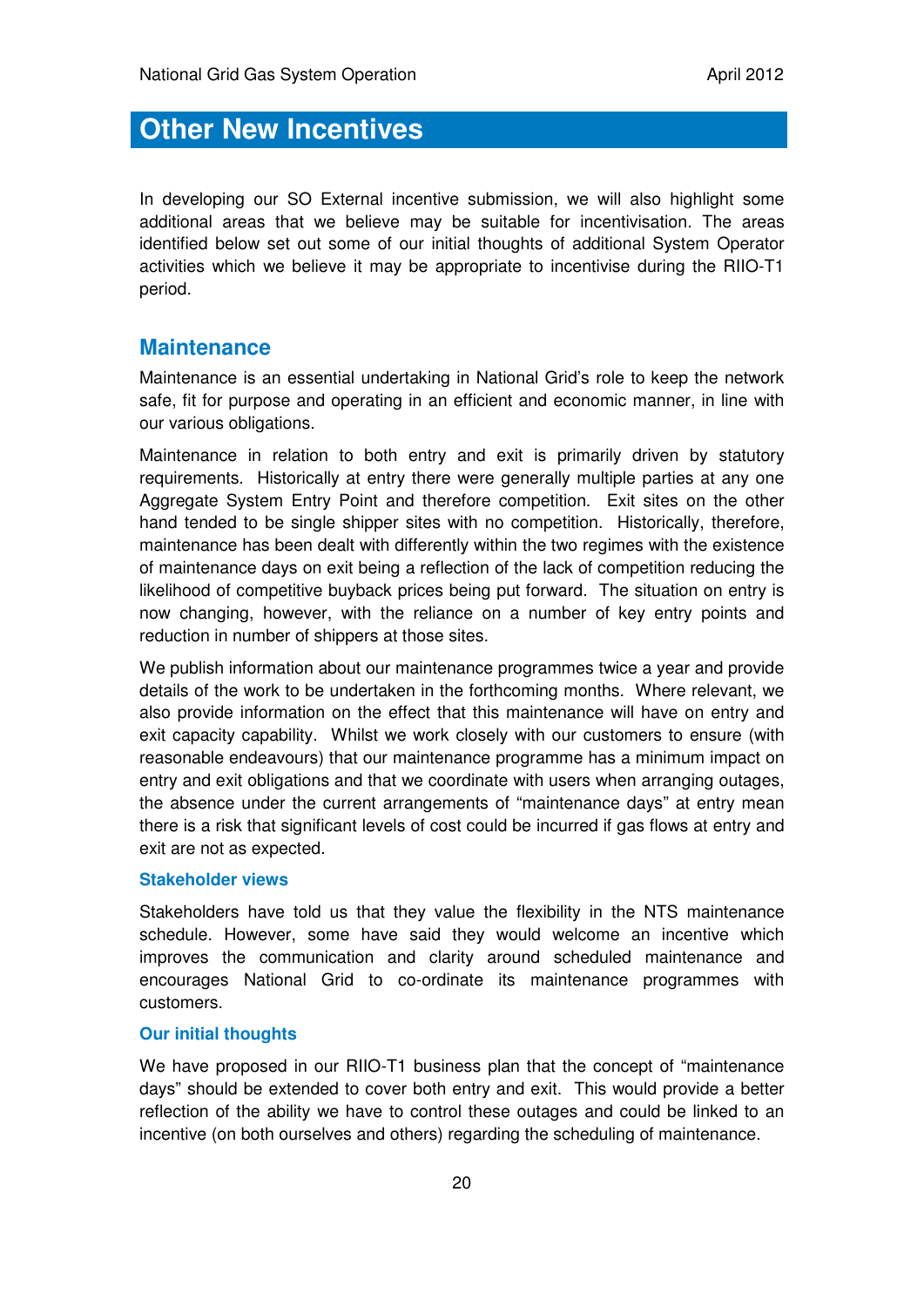In order to ensure an appropriate number of "maintenance days" are set, we are considering an incentive surrounding the use of maintenance days at both entry and exit covering both the use of such days and the re-scheduling of any maintenance programmes.

### **Questions**

### **Q21. Do you agree or disagree that the concept of maintenance days should apply at entry points?**

**Q22. How much notice do you require of maintenance scheduling changes?** 

**Q23. Do you support the introduction of a financial incentive scheme relating to the scheduling of maintenance? What value would you place on such an incentive?** 

### **Capacity Scaleback**

We currently have obligations under the UNC to release non-firm capacity, but there is no incentive scheme under the licence to encourage us to restore any curtailed rights at the earliest opportunity. The introduction of an incentive in this area may change the risk / reward balance of restoring those capacity rights versus increasing the constraint risk on the system and thus lead to the optimised availability of, and increase the relative value of, non-firm capacity to the market.

### **Stakeholder views**

Stakeholders have not been engaged on this topic previously.

### **Our initial thoughts**

We believe that an incentive in this area may lead to non-firm products being valued more highly by the market due to, ultimately, an incentive on NGG to ensure the decision to scale back and restore non-firm rights is appropriately balanced. Changing the risk / reward balance associated with curtailed capacity may increase the value of the capacity rights held by the user. We are considering the appropriateness of a financial incentive linked to the volume of capacity scaled back as a proportion of the capacity released. The financial parameters could be based upon the modelling utilised for the capacity buyback scheme.

### **Questions**

**Q24. Do you agree or disagree that an incentive relating to the restoration of scaled back capacity would maximise the level of non-firm capacity made available to the market?** 

**Q25. Do you agree or disagree that linking the financial parameters to buyback cost assumptions is appropriate?** 

### **Provision of enhanced services for NTS users**

Currently we accept requests for additional services where we can accommodate them whilst maintaining the safe and efficient operation of the network, for example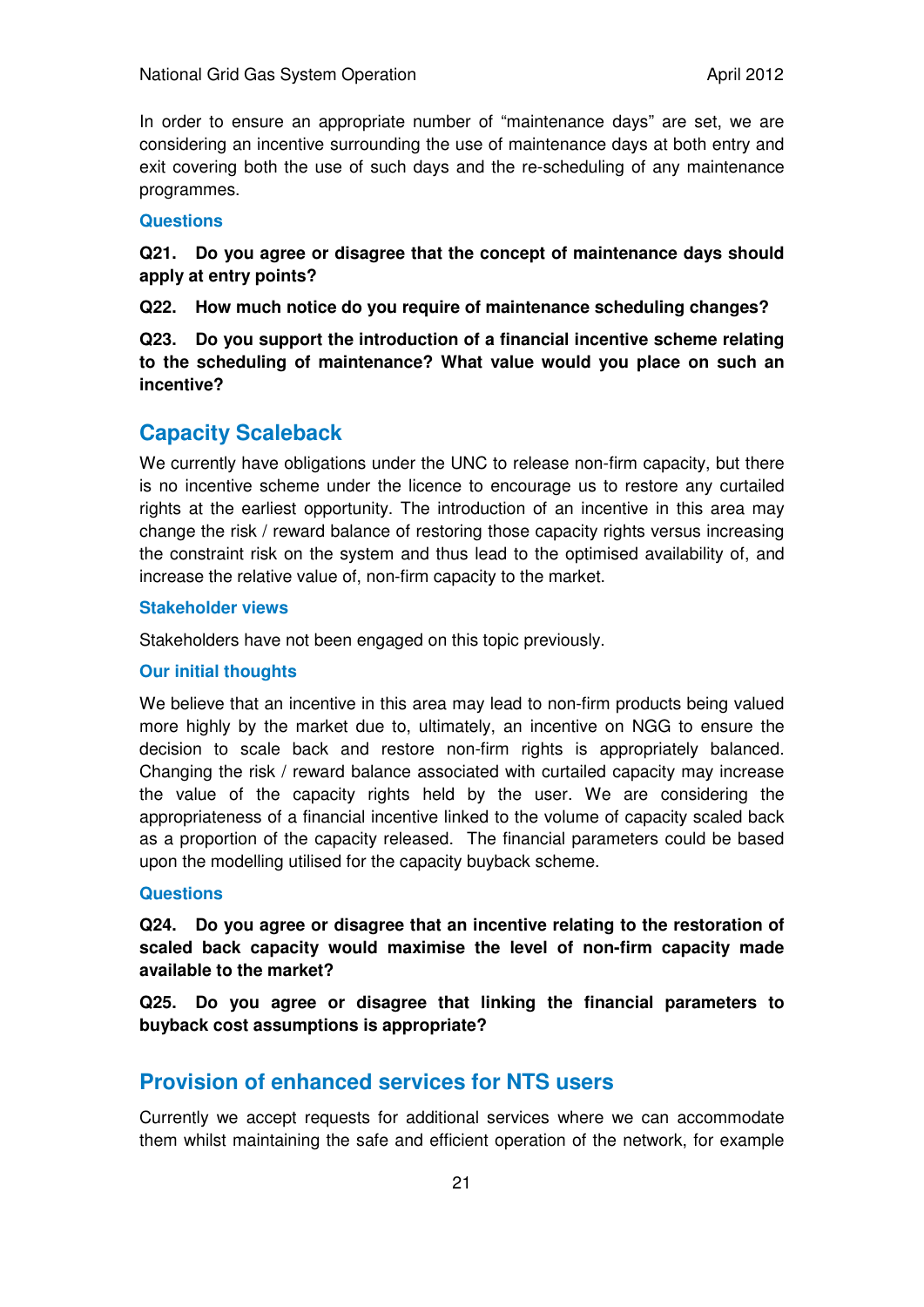by facilitating higher ramp rates or accepting shorter notice periods than provided for by existing contractual provisions. As user requirements for such enhanced services continue to evolve and grow and system operation therefore becomes increasingly challenging, it is likely that our ability to accommodate these requests will reduce, and this could therefore lead to Users valuing these benefits as services they are willing to pay for.

We have already been approached by customers in relation to additional services and products that could be offered, and that they would be willing to pay for, in order to meet their future needs in this area. As user requirements change, and the products are developed to support them, it would seem sensible to review the need for new incentives that better align the needs of system users for such operational flexibility and the ability of the system operator to make appropriate risk based decisions to accommodate them.

### **Stakeholder views**

Some stakeholders are supportive of developments of new products in this area, wanting certainty of a flexible service from the NTS. When discussed at the UNC Transmission Workgroup meeting, however, many stakeholders were concerned about the practicalities of product developments and others questioned whether or not there is a genuine need. Stakeholders have not been asked about potential incentives in this area.

#### **Our initial thoughts**

We are mindful of the interaction between an incentive in this area and the network flexibility uncertainty mechanism included in our RIIO-T1 business plan. If industry supports changes to the existing framework, such as through the network flexibility uncertainty mechanism, any solutions may use new or existing Rules, Tools and Assets as outlined in the 'Managing Risk and Uncertainty' Annex to the March RIIO-T1 Business Plan<sup>6</sup>.

For Rules and Tools solutions, it may be appropriate to consider introducing products and/or financial incentives for these types of services, such as shorter notice periods and higher ramp rates, as and when they are valued by customers.

### **Questions**

 $\overline{a}$ 

### **Q26. Do you agree or disagree that an incentive relating to the development of new services such as shorter notice periods or higher ramp rates may be appropriate in future?**

**Q27. What are you views on the potential interactions between an incentive and the network flexibility uncertainty mechanism?** 

<sup>6</sup> The Managing Risk and Uncertainty Annexe is available at http://www.nationalgrid.com/NR/rdonlyres/99622FDF-8B76-4388-BAA1- 4AD17B8B50D5/52239/2012 NGG\_managing\_risk\_and\_uncertainty\_redactedsecure.pdf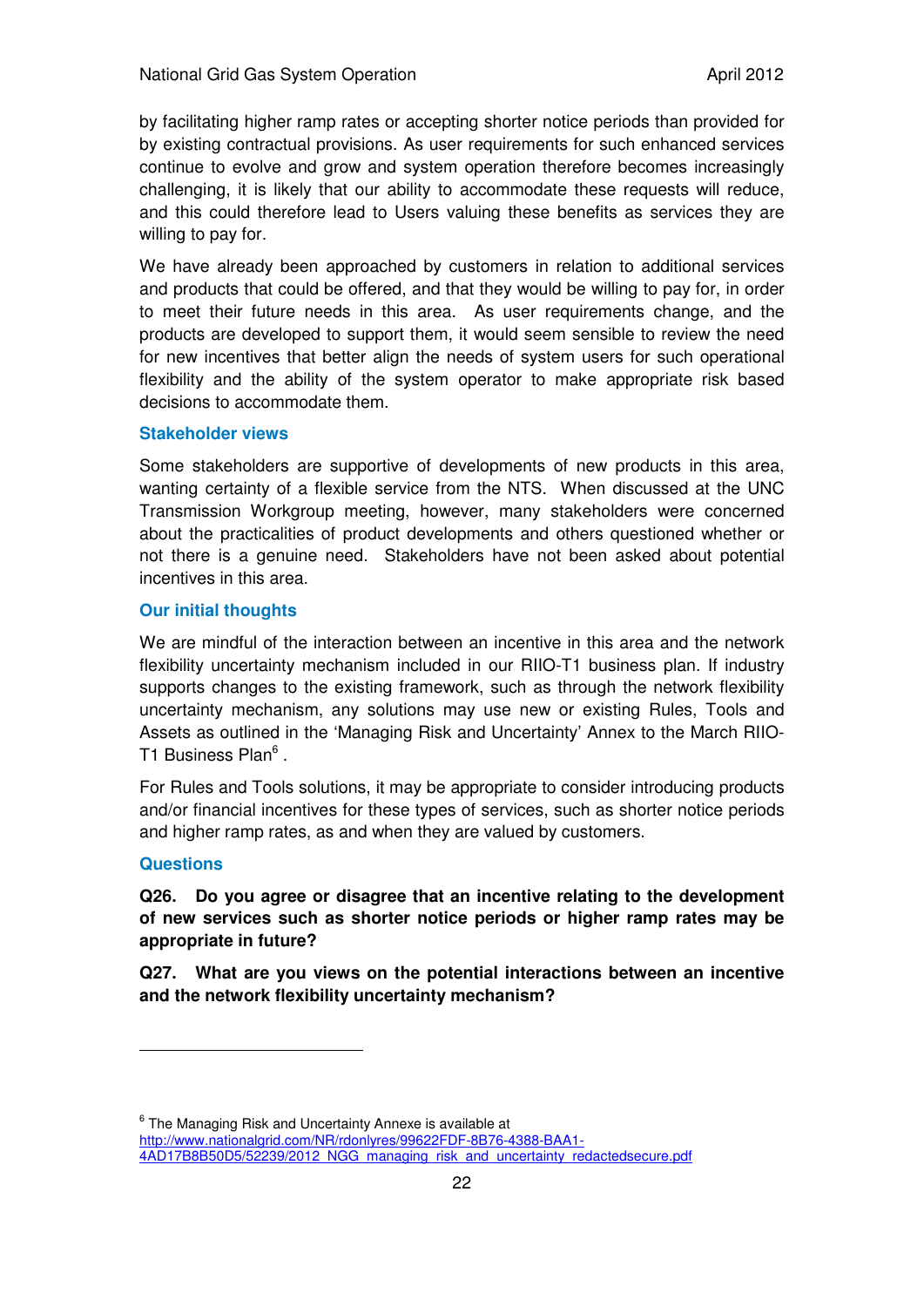### **SO innovation**

Innovation, along with incentives and outputs, is at the heart of the new RIIO regulatory framework. In order to meet the challenges we face in operating a system that is becoming more dynamic and diverse, we will need to find innovative solutions that allow us to improve the delivery of the required outputs, whilst simultaneously driving efficiencies.

In our March 2012 RIIO-T1 submission we submitted an innovation strategy that outlined how we intend to utilise the TO innovation funding incentives<sup>7</sup> to drive improvements in our business and address the fundamental issues that our stakeholders have identified as areas where innovation could have the greatest positive impact. Whilst traditional technology based innovation has a major part to play in delivery, our plan recognises that innovative changes to commercial regimes, operations and processes have an equal part to play in delivering the right solution to the challenges that the next decade brings.

To find out more about our innovation strategy please follow this link http://www.nationalgrid.com/NR/rdonlyres/FA3DDA80-660A-4D08-A976- A8C8FA297308/52221/2012\_NGG\_Innovation\_strategy\_v1Fullyredacted.pdf

#### **Stakeholder views**

Throughout our RIIO-T1 discussions stakeholders have told us how important innovative solutions, whether commercial, operational or assets, will be in meeting the challenges of the future in an efficient and affordable manner.

### **Our initial thoughts**

We believe that funding should be available to the SO, as it is to the TO, through the new mechanisms introduced by RIIO-T1. Therefore our initial view is that the SO should be able to participate in the Network Innovation Allowance (NIA) and Network Innovation Competition (NIC).

### **Questions**

 $\overline{a}$ 

**Q28. Do you agree or disagree that the SO should have access to innovation funding or should it be considered under the TO scheme?** 

 $^7$  Within the RIIO-T1 framework funding will be available under the Network Innovation Allowance ((NIA) up to 1% of TO revenues per annum) and the Network Innovation Competition (NIC).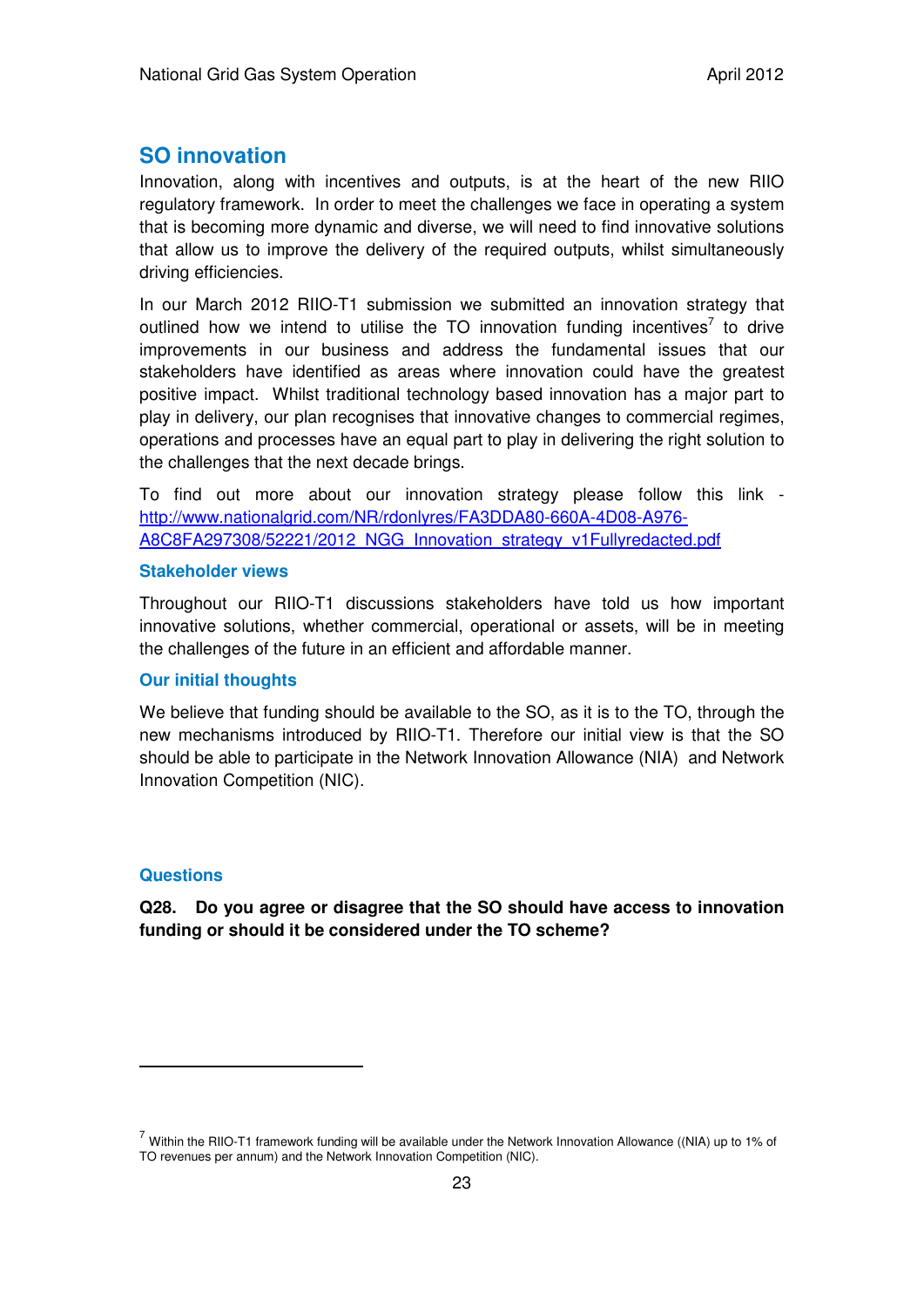### **Appendix A: Invitation to 1st May Workgroup**

From: Joint Office [mailto:enquiries@gasgovernance.co.uk] Sent: 13 April 2012 08:52 Subject: 01 May 2012 Transmission Workgroup (Issues) Agenda

Dear Colleague,

**Workgroup Agenda:** Transmission Workgroup (Issues)

**Documentation at:** www.gasgovernance.co.uk/tx/010512

Please note that we have published on our website the agenda for the Transmission Workgroup (Issues) meeting due to be held at 31 Homer Road, Solihull B91 3LT on Tuesday 01 May 2012, starting at 10:30. Any additional items for inclusion on the agenda should be provided to the Joint Office by 17:00 on Friday 20 April 2012. If further papers become available, these will also be published on our website.

If you are planning to attend this meeting and require lunch, please let us know (by reply to this email at enquiries@gasgovernance.co.uk) by 17:00 on Wednesday 25 April 2012.

It will also be possible to join the meeting by teleconference; if any requests are made for this facility, access will be by dialling 0207 950 1251 followed by 21870295#.

This is a secure location and registering in advance is strongly encouraged in order to facilitate access to the building.

Regards,

Lorna Dupont Joint Office of Gas Transporters Tel: 0121 623 2115

UNC related documents can be accessed via our website: www.gasgovernance.co.uk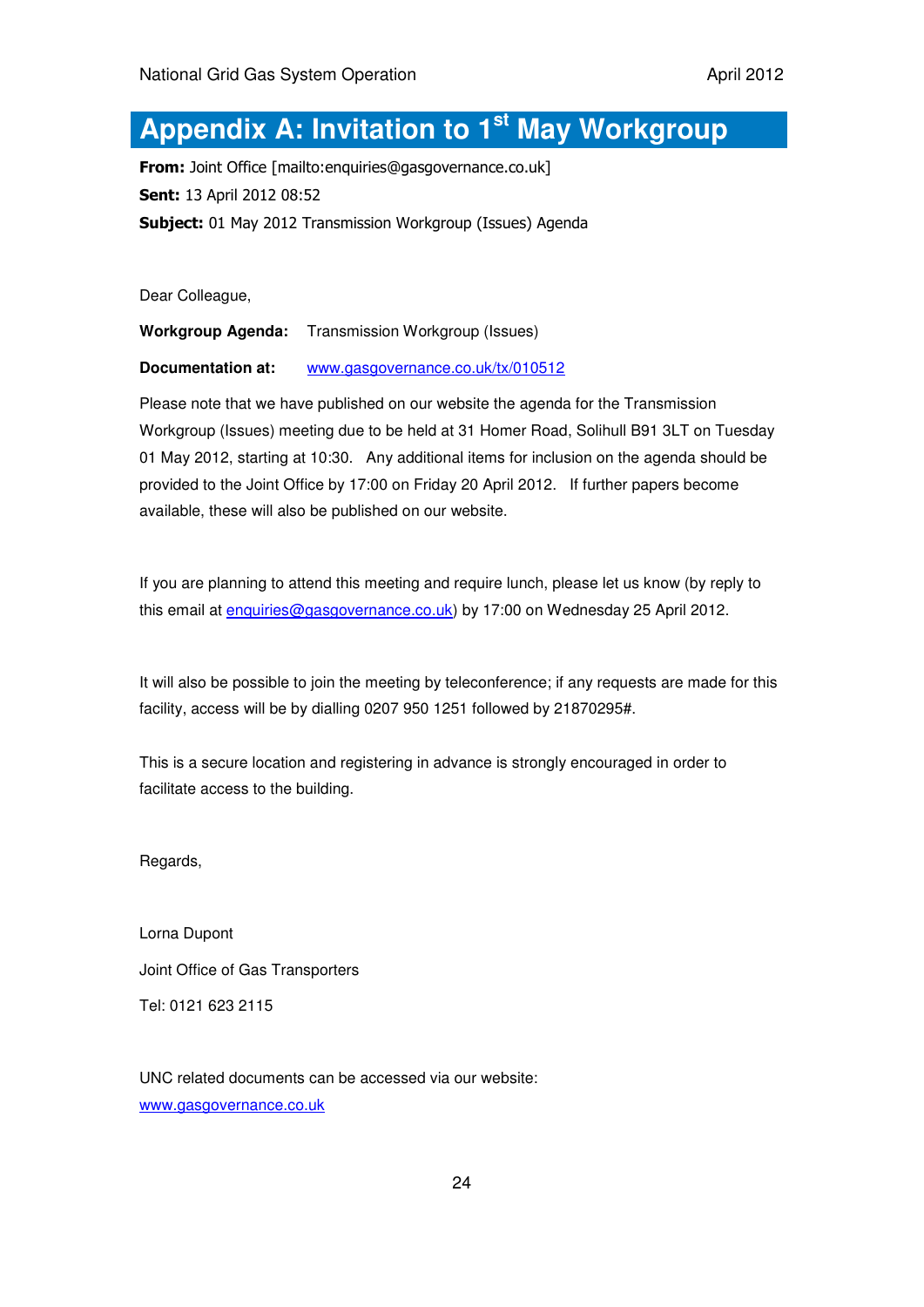## **Appendix B: Invitation to 3rd May Workshop**

Louise Wilks SO Incentives Development Manager

2<sup>nd</sup> April 2012

Dear Colleague

 $\overline{a}$ 

### **Stakeholder consultation Gas Transmission: your views on System Operator (SO) Incentives to apply from April 2013 to March 2021**

National Grid is developing the gas SO incentive schemes for the period April 2013 to March 2021 under the new RIIO (Revenue = Incentives + Innovation + Outputs) regulatory framework following Ofgem's consultation on SO incentives from 2013<sup>8</sup>. As part of this SO incentive development process, we wish to hear your views regarding the incentives to help us shape our SO incentive submission to Ofgem at the end of May.

We are planning to publish a written consultation in mid April inviting stakeholders to comment on our proposals. To support this written consultation, we will be holding a stakeholder engagement workshop which will take place after the Transmission Workgroup meeting being held on Thursday 3<sup>rd</sup> May at Elexon's offices in London. I anticipate that the workshop will begin at 2pm and run though to 4:30pm. At the workshop we will discuss the SO incentive principles and the Residual Balancing and Shrinkage incentive schemes (including Unaccounted for Gas). There will also be a questions and answers session on the following incentives schemes – Demand Forecasting, Operating Margins, Green House Gas Emissions for Compressors (Venting) and NTS Data Publication.

We will publish further details regarding the  $3<sup>rd</sup>$  May workshop on the gas SO incentives area of the National Grid website ahead of the meeting. This will include the agenda and supporting material for your consideration and we will notify you via e-mail when the material has been published. Following the workshop, a summary report will also be published on the National Grid website at:

Gas: http://www.nationalgrid.com/uk/gas/soincentives/IndustryWork/

 $8$ Ofgem published a consultation on its proposed objectives, policies and principles for the regulation of the gas and electricity SOs on 31st January at http://www.ofgem.gov.uk/MARKETS/WHLMKTS/EFFSYSTEMOPS/SYSTOPINCENT/Documents1/SO %20incentives%202013%20appendices.pdf